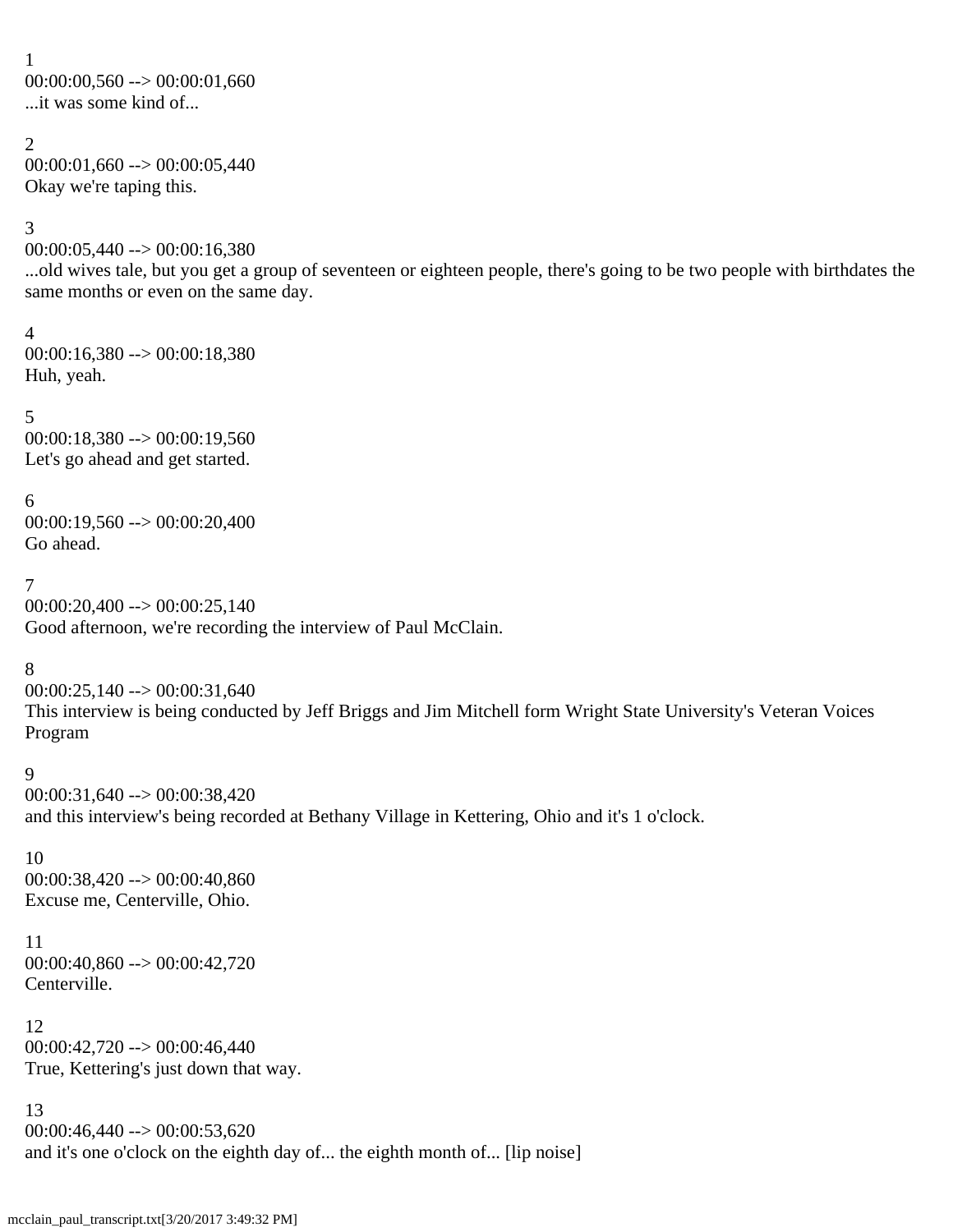14  $00:00:53,620 \rightarrow 00:00:54,400$ [laughing]

15 00:00:54,400 --> 00:00:59,340 Well I screwed that all up. It's August 14th, [background yelling] on '15

16

00:00:59,340 --> 00:01:04,140 and congratulations on this being the 70th Anniversary of VJ Day.

17 00:01:04,140 --> 00:01:06,780 Oh it is, right. Yep, very good.

18

 $00:01:06,780 \rightarrow 00:01:17,140$ Well to begin with Paul, it says here you're from Waterloo? Why don't you tell us a little bit about growing up in Waterloo,

19

00:01:17,140 --> 00:01:21,980 your parent's names, what they did, if you had any siblings?

20

 $00:01:21,980 \rightarrow 00:01:35,200$ 

Yes, grew up in Waterloo, Iowa. My siblings are an older brother and two younger sisters.

21

 $00:01:35,200 \rightarrow 00:01:46,260$ 

They're all living and interspersed here with the fact that my older brother was a navigator on the B-24 and he's the real hero

22

 $00:01:46,260 \rightarrow 00:01:52,040$ He was in the Ploie $\hat{E}^{TM}$ ti raid and survived it, fortunately.

23

 $00:01:52,040 \rightarrow 00:02:04,960$ So anyway, Waterloo was the home of the largest wheeled tractor plant in the world: John Deer.

24

 $00:02:04,960 \rightarrow 00:02:11,180$ My brother and I carried papers like everybody else did.

25  $00:02:11,180 \rightarrow 00:02:21,560$ I enlisted in 1943 in the Navy, the summer of '43

26 00:02:21,560 --> 00:02:34,980 mostly with a desire not to be drafted where I would become a foot soldier and I thought knowing where I was going to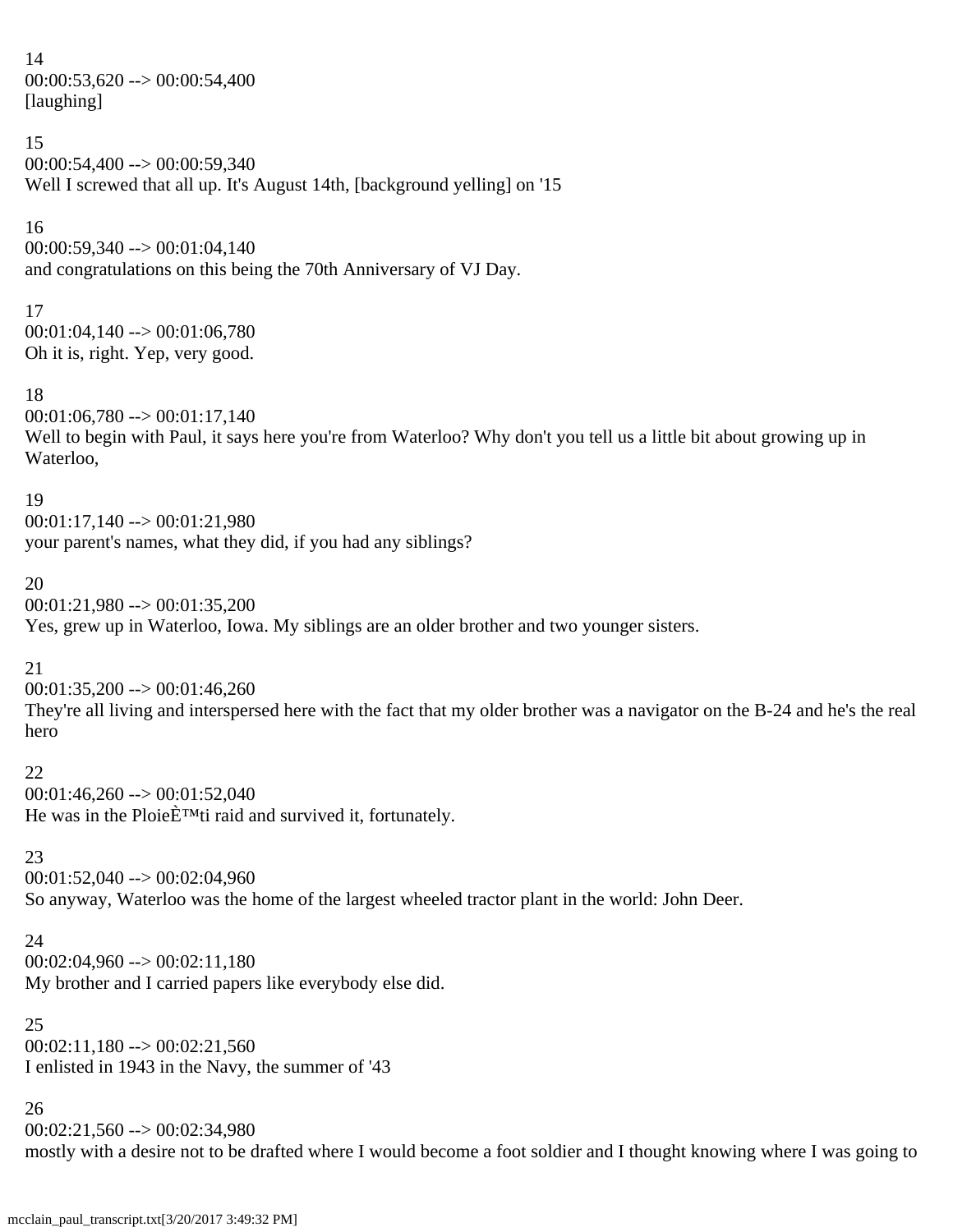sleep every night was very well to my thinking.

#### 27

 $00:02:34,980 \rightarrow 00:02:45,640$ And then so I attended the University of Iowa that fall until I was called up in December

#### 28

 $00:02:45,640 \rightarrow 00:03:01,860$ and in December on December 15th I had my 18th birthday, was in boot camp in Farragut, Idaho

#### 29

00:03:01,860 --> 00:03:20,920 and that lasted for six months. Well let's go back to Waterloo. I'm not sure... growing up there was fine, my parents Ila, my mother's name, James, my father's name

#### 30

 $00:03:20,920 \rightarrow 00:03:33,460$ and my father worked for the Northwestern Bell Telephone Company, retiring after something like 47 years.

# 31

 $00:03:33,460 \rightarrow 00:03:46,040$ He was a engineer by self training. He only got to the eighth grade in Dubuque, Iowa where he was born

# 32

 $00:03:46,040 \rightarrow 00:03:55,520$ and just... he was in World War I as a lineman running communication cables,

#### 33

 $00:03:55,520 \rightarrow 00:04:03,160$ came back and got a job as a lineman with the Bell Company

#### 34

 $00:04:03,160 \rightarrow 00:04:12,740$ and through that kind of job our experience during the depression was

#### 35

00:04:12,740 --> 00:04:21,440 probably not typical, because he had a steady job, he was not laid off.

#### 36

00:04:21,440 --> 00:04:37,760

So he.. the one memory I have about that thing is my father coming home one day after work and literally crying,

#### 37

 $00:04:37,760 \rightarrow 00:04:47,120$ because a friend of his had asked for a loan and Dad couldn't do it.

#### 38

 $00:04:47,120 \rightarrow 00:04:59,780$ Anyway, that was our experience. Fortunately, other people certainly suffered of our age.

#### 39

 $00:04:59,780 \rightarrow 00:05:09,760$ So I've covered, let's see, my brother, older brother enlisted in Air Force after a couple years in college,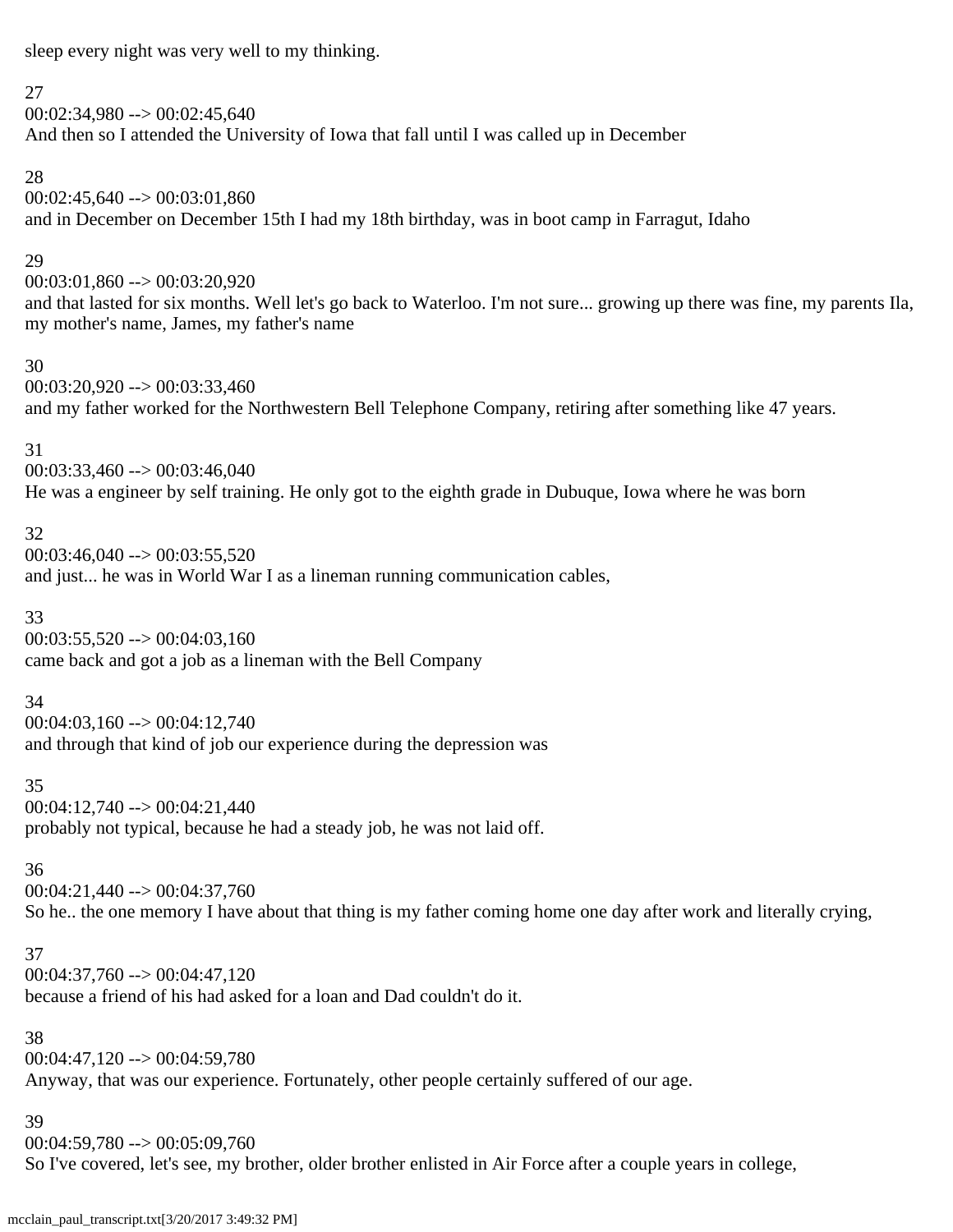$00:05:09,760 \rightarrow 00:05:18,260$ 

wanted to be a pilot, but they washed him out on his solo flight, because they didn't need pilots anymore.

#### 41

 $00:05:18,260 \rightarrow 00:05:32,140$ So he became a navigator and that was his... At one time was the youngest captain in the European theater.

#### 42

 $00:05:32,140 \rightarrow 00:05:45,920$ I think he was like 20 years old, which was not unusual, because all those men were young, really young.

#### 43

 $00:05:45,920 \rightarrow 00:05:53,480$ Anyway, picking up again, went to University for Iowa for that semester in boot camp

# 44

00:05:53,480 --> 00:06:16,800

and I was assigned to be a radio operator and was assigned to the University of Wisconsin in Madison for six months to learn Morse code and typing

#### 45

 $00:06:16,800 \rightarrow 00:06:27,580$ 

and that probably was the best place I've ever been in the service,

#### 46

00:06:27,580 --> 00:06:37,080 mainly because of the very close... we were very close to the girls' dorms...

#### 47

00:06:37,080 --> 00:06:38,700 [laughing]

#### 48

00:06:38,700 --> 00:06:48,320 and that fact that the University did the food and typically... well...

#### 49

00:06:48,340 --> 00:07:02,500

Here's what was best about it: there was a... the dietitian would stand near the place where we cleared our trays and if something kept appearing as being thrown away, we never saw it again.

#### 50

00:07:02,500 --> 00:07:22,780

It was something else. So anyways, that was great duty. Then we were assigned to amphibious force and sent to, went to Solomans Maryland for training.

```
51
00:07:22,780 \rightarrow 00:07:24,460Am I getting ahead of where you want to go?
```
52 00:07:24,460 --> 00:07:26,100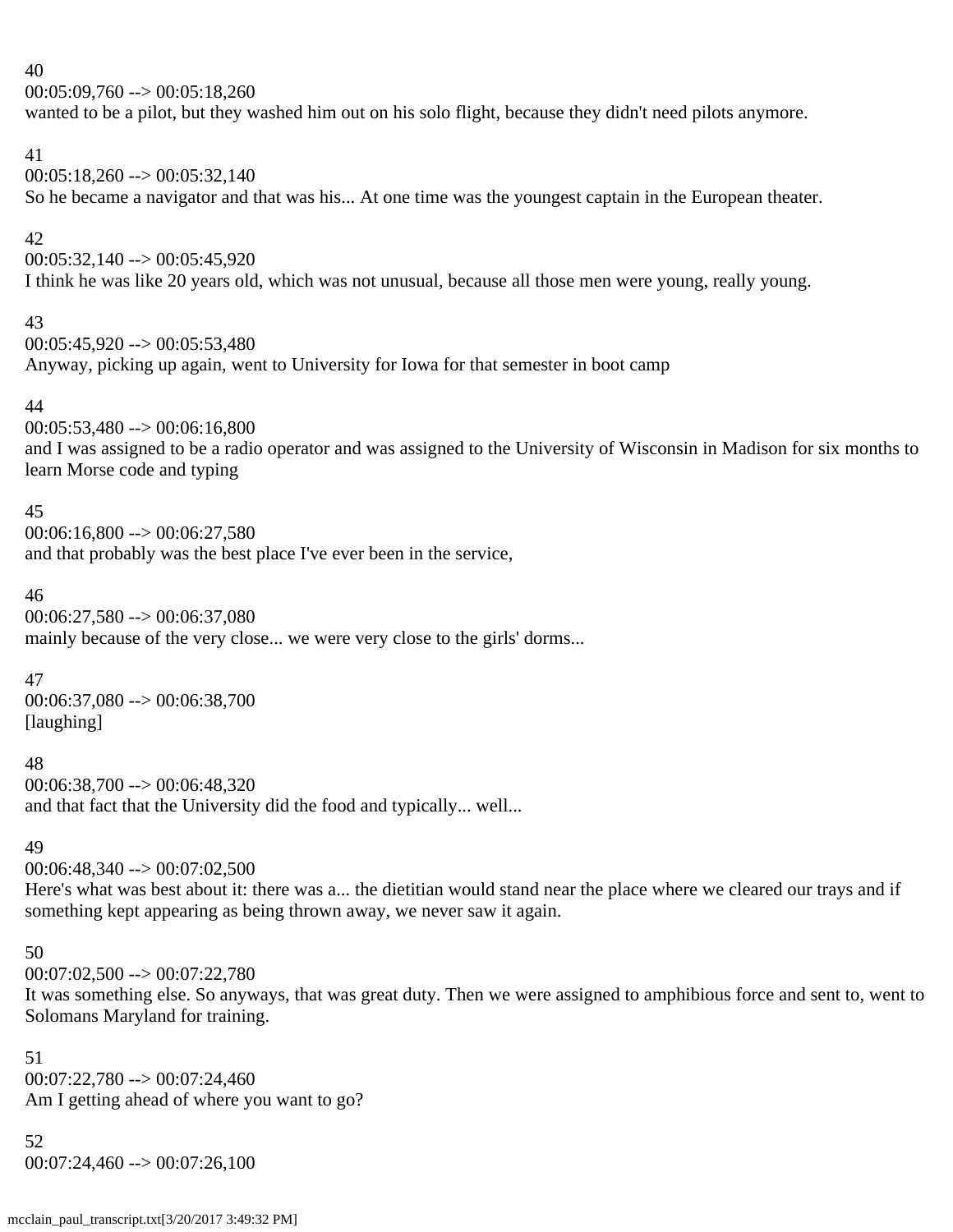No, keep going. You're doing great.

#### 53

#### 00:07:26,100 --> 00:07:41,800

There we just had amphibious training on different ships, different boats. Although, we were the... as it turned out... well I'll get to that.

#### 54

# 00:07:41,800 --> 00:07:52,680

But that was an adventure also. We lived in temporary quarters in tents.

#### 55

 $00:07:52,680 \rightarrow 00:08:04,180$ When the rains came, why the water flowed right through the tents, but you know, we were young. We got along fine.

#### 56

00:08:04,180 --> 00:08:18,120 From there they put our crew together there and then we went to Boston to wait for our ship to be built, actually

# 57

00:08:18,120 --> 00:08:29,840 and we were assigned guard duty down at that ship yard. I don't know what we were guarding, but it was around the clock and

#### 58

00:08:29,840 --> 00:08:40,680 sometimes I'm night duty, that sort of thing. We were fitted out with a gun, a little .22 pistol

#### 59

 $00:08:40,680 \rightarrow 00:09:03,640$ and like Barney Fife, we had one bullet and the ship was commissioned on November 9th, 1944 in the Boston Massachusetts Shipyard

#### 60

00:09:03,640 --> 00:09:21,200 and from there we did sea trials for not very long and then left Boston on Thanksgiving Day, November 23, 1944.

#### 61

00:09:21,200 --> 00:09:33,840 And that was significant to me in one small way in that the cook had prepared a great Thanksgiving feast

# 62

00:09:33,840 --> 00:09:49,260

and so we headed out through Boston Bay and of course the bay being shallow and our boat floats on top, we don't go through the water. So it was going like this.

#### 63

 $00:09:49.260 \rightarrow 00:09:59.820$ So a lot of the crew wound up experiencing their first sea sickness right out of Boston except me.

#### 64

00:09:59,820 --> 00:10:10,700

And from then on they said you know, "this farm boy from Iowa who never saw an ocean until they got here, he isn't sea sick, how come?"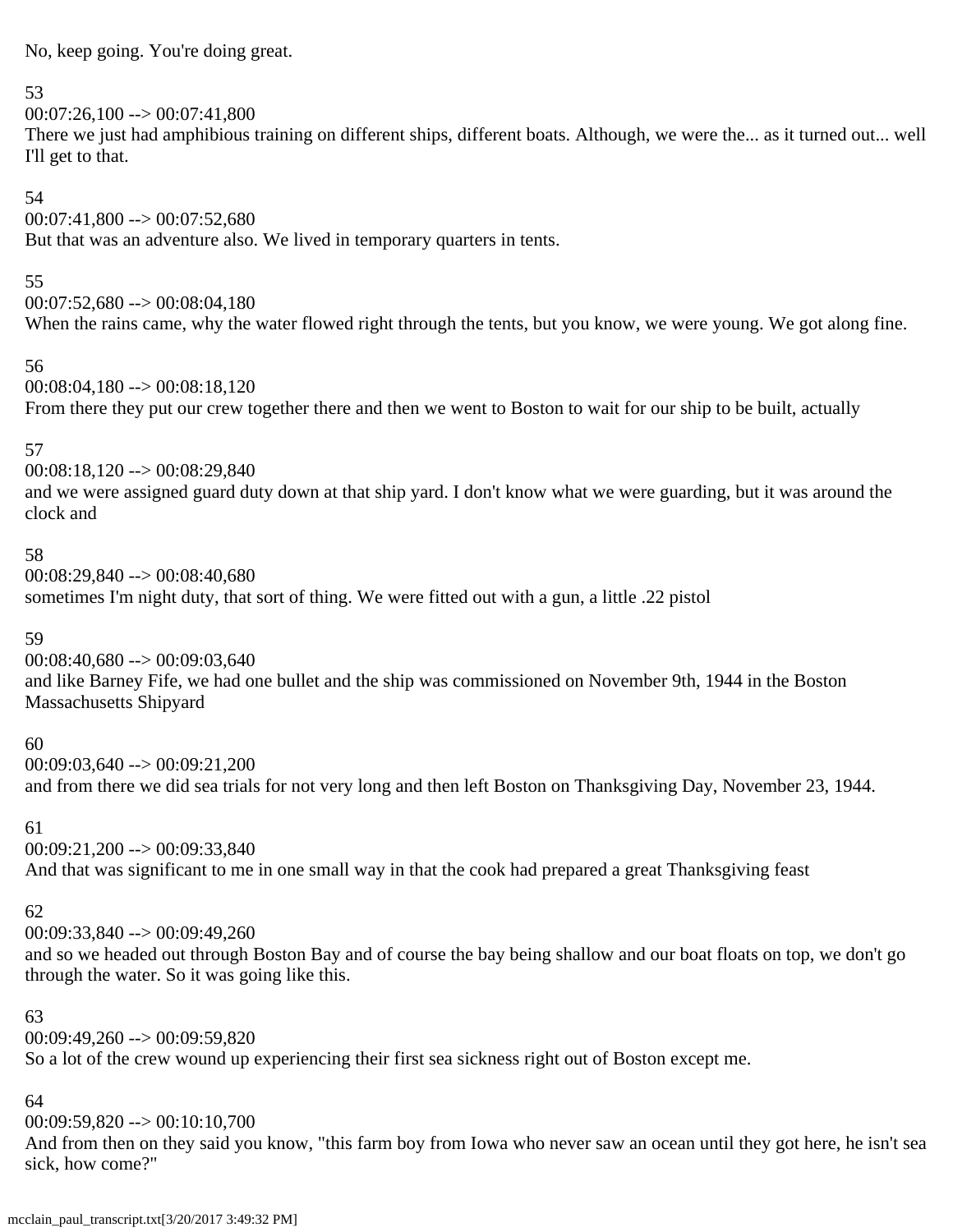$00:10:10,700 \rightarrow 00:10:21,300$ 

So we proceeded to Norfolk, Virginia to have the ship painted camouflage

# 66

 $00:10:21,300 \rightarrow 00:10:39,360$ 

and we got... it was there long enough for several of us to have liberty and one memorable liberty for me was I had surprised my family

# 67

00:10:39,360 --> 00:10:50,360 by not telling anyone I was coming, but I got home and found my grandmother had just died and so I was there for that.

#### 68

00:10:50,360 --> 00:11:08,920

The we went from Norfolk around, heading for the Panama Canal, around Key West, stopped at Key West and we were in a group of these ships are our flotilla,

#### 69

00:11:08,920 --> 00:11:22,180 only about four or five ships. So we pulled into Key West for refueling and so forth, but

#### 70

00:11:22,180 --> 00:11:39,200

for us one night the generator room became flooded and so our flotilla took off without us and we stayed there for another couple weeks getting our generator running back in shape.

#### 71

00:11:39,200 --> 00:11:50,520

From there on through the canal to San Diego where we did a lot of exercises at sea

# 72

00:11:50,520 --> 00:12:07,740

and eventually... and our flotilla had steamed on without us so we were kind of on our own. So as we headed out toward Pearl Harbor

#### 73

 $00:12:07,740 \rightarrow 00:12:14,580$ 

we were with just a miscellaneous bunch of ships headed the same way.

# 74

 $00:12:14,580 \rightarrow 00:12:28,560$ 

Our fast... our at sea speed was somewhere around ten knots so we took a long time getting from place to place.

# 75

 $00:12:28,560 \rightarrow 00:12:37,660$ The one memorable thing, I think it took us seven, ten days to get to Pearl

# 76

00:12:37,660 --> 00:12:48,100 and as we were leaving San Diego I guess we had been at sea for maybe a day.

#### 77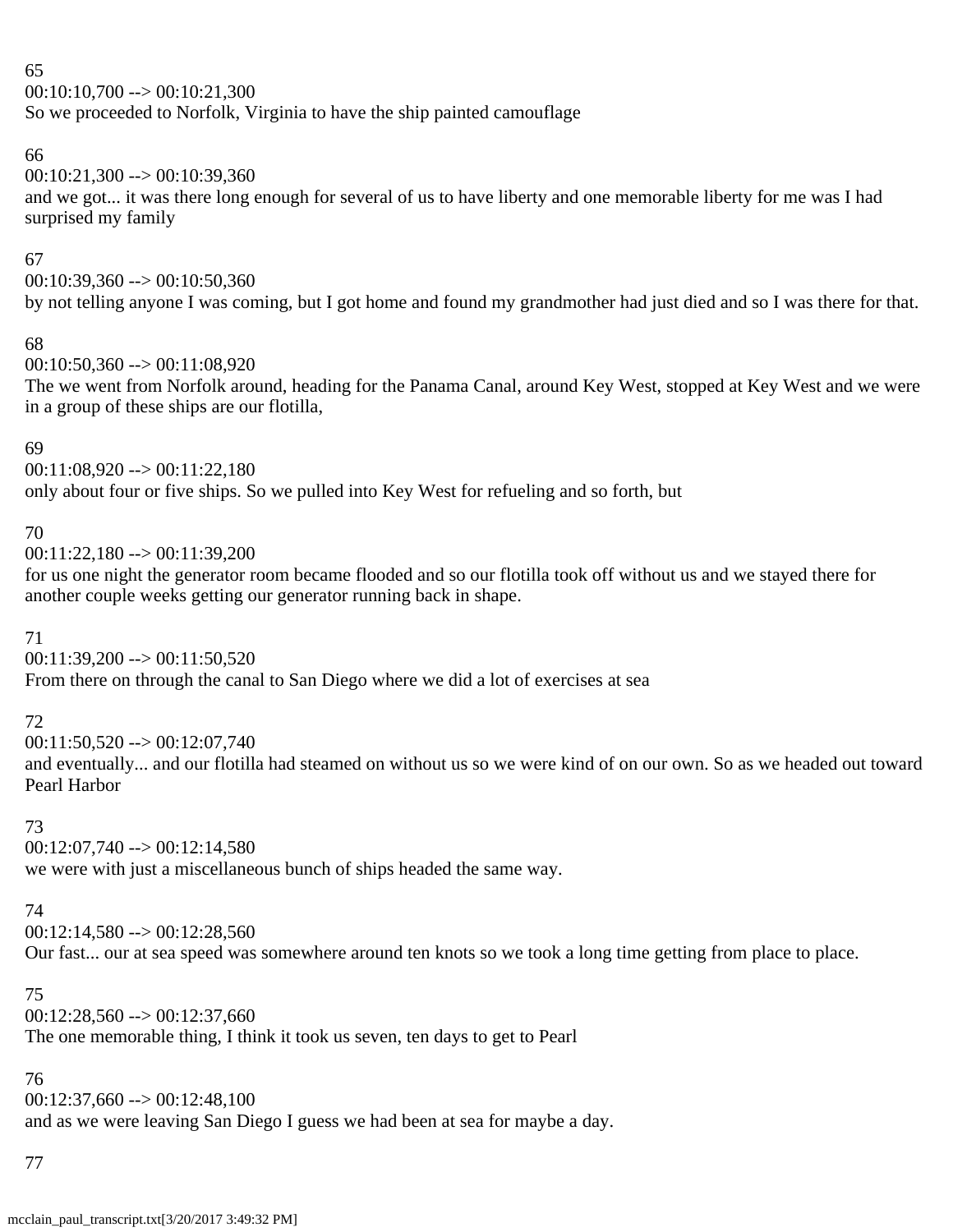#### $00:12:48,100 \rightarrow 00:12:56,460$

At night we were trying to station and a fog came in and so happened to be doing in the radio shack

#### 78

 $00:12:56,460 \rightarrow 00:13:11,840$ 

and the officer on the deck wanted to wake up the radar man so we could keep station and of course radar in those days was a scope about so large with the sweep going around.

#### 79

00:13:11,840 --> 00:13:20,900 I said "oh he and I had been messing around and I know how to operate it and I could do that." He said "okay."

#### 80

00:13:20,900 --> 00:13:28,420

So he turned it on and kept in station, but here I was rolling back and forth, typing here, and then rolling over to look at the...

#### 81

00:13:28,420 --> 00:13:37,020 and the ship was going like this and the sweep was going like this. So that was my first time to get sea sick...

#### 82

00:13:37,020 --> 00:13:39,020 [Laughing]

#### 83

 $00:13:39,080 \rightarrow 00:13:48,540$ 

watching that going every which way. Anyway, got to Pearl which of course was a fantastic site to see.

#### 84

 $00:13:48,540 \rightarrow 00:14:00,600$ The Arizona was still just about the way it got sunk at that time. So that was 1944.

#### 85

 $00:14:00,600 \rightarrow 00:14:19,740$ Arrived at Pearl Harbor March 12, 19 -- no -- 45, yeah '45 and we left them. I think we did, we did some exercises at sea as well there, while we were there.

86 00:14:19,740 --> 00:14:28,840 We left Pearl Harbor on April 13, 1945

#### 87

00:14:28,840 --> 00:14:44,140

and by the way, this is the chronology put together by the quartermaster who he and I, he lives in Utah and we've been keeping close touch with each over the years

88 00:14:44,140 --> 00:14:51,800 and he was very interested in gathering a lot of stuff about out time.

#### 89  $00:14:51,800 \rightarrow 00:14:53,800$ Very thorough.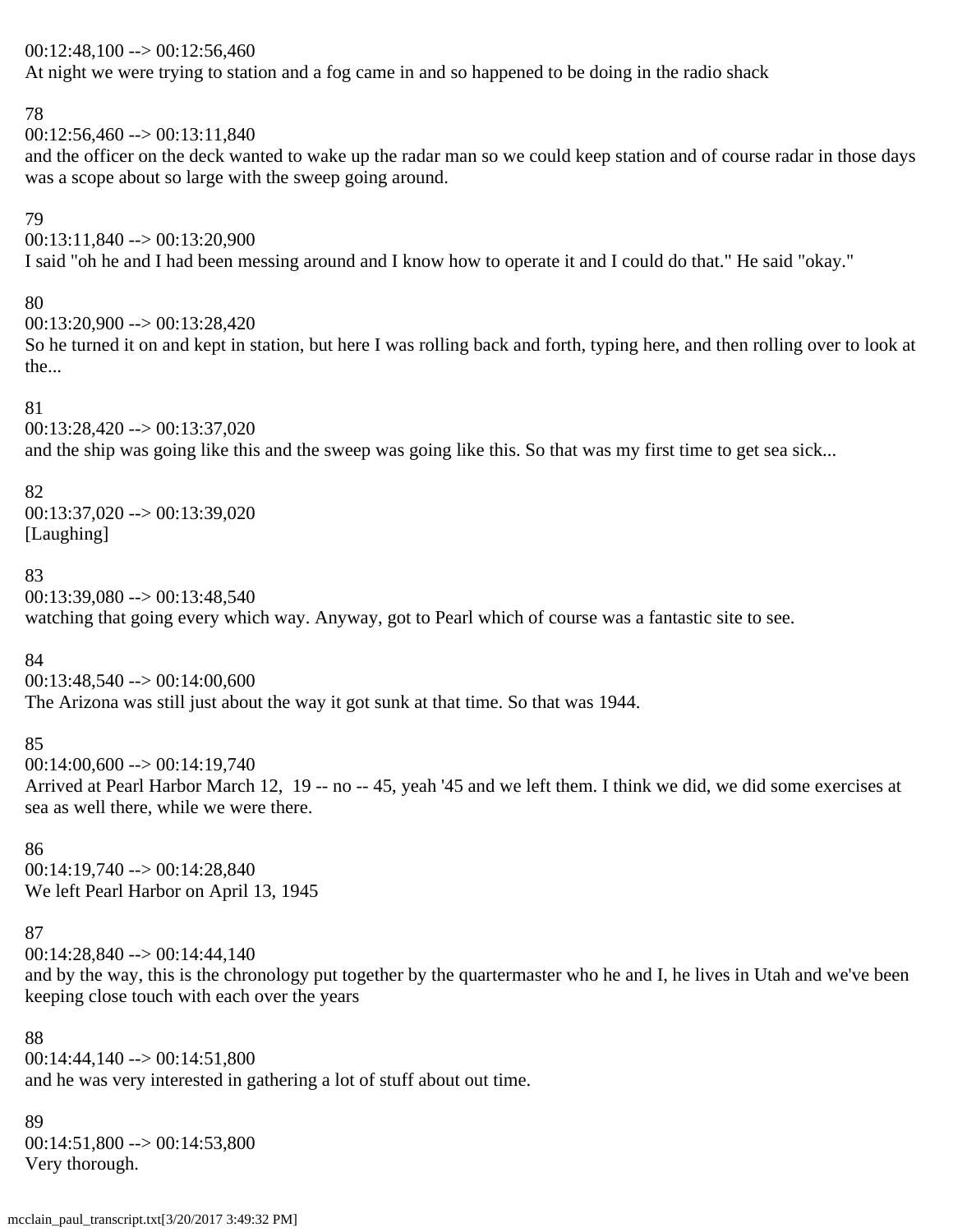90  $00:14:53,800 \rightarrow 00:14:58,940$ And so anyway, he has here:

#### 91

00:14:58,940 --> 00:15:08,540 "April 19th, 1945 we passed the 180th Meridian and became" -- what was it they called it?

#### 92

00:15:08,540 --> 00:15:09,440 Shellbacks.

#### 93

00:15:09,440 --> 00:15:27,820 Yeah and "we arrived at Eniwetok" which was a Navy stop point and we all partied and we got ashore and

#### 94

00:15:27,820 --> 00:15:40,400 got our one beer and things like that. "We left Eniwetok April 28th, '45. Arrived on Guam,

#### 95

 $00:15:40,400 \rightarrow 00:15:53,920$ left the same day. Arrived in Saipan on May 4, 1945

#### 96

 $00:15:53,920 \rightarrow 00:16:10,360$ and we left for Okinawa on May 6" and in route to Okinawa we ran into the edge of a typhoon

# 97

 $00:16:10,360 \rightarrow 00:16:21,160$ and we had to go with the sea for three days in order not to get blown down, really.

#### 98

 $00:16:21,160 \rightarrow 00:16:36,440$ 

And then of course we being a flat bottom ship, we didn't go through the waves, we went over and [falling noise] came down the other side with a great bang

#### 99

00:16:36,440 --> 00:16:49,040 and very large shaking of the whole boat. If we were in our bunk and the bunk in our ship were

#### 100

00:16:49,040 --> 00:17:00,000 canvas on metal frames that folded down form the wall, so we'd be bouncing up and down on that mattress.

#### 101

 $00:17:00,000 \rightarrow 00:17:16,580$ "Arrived Okinawa May 10, 1945" and that brings to mind one of the construction flaws of the LCS

#### 102

00:17:16,580 --> 00:17:29,480 was on the bottom were two very large skids that allowed when we went to the beach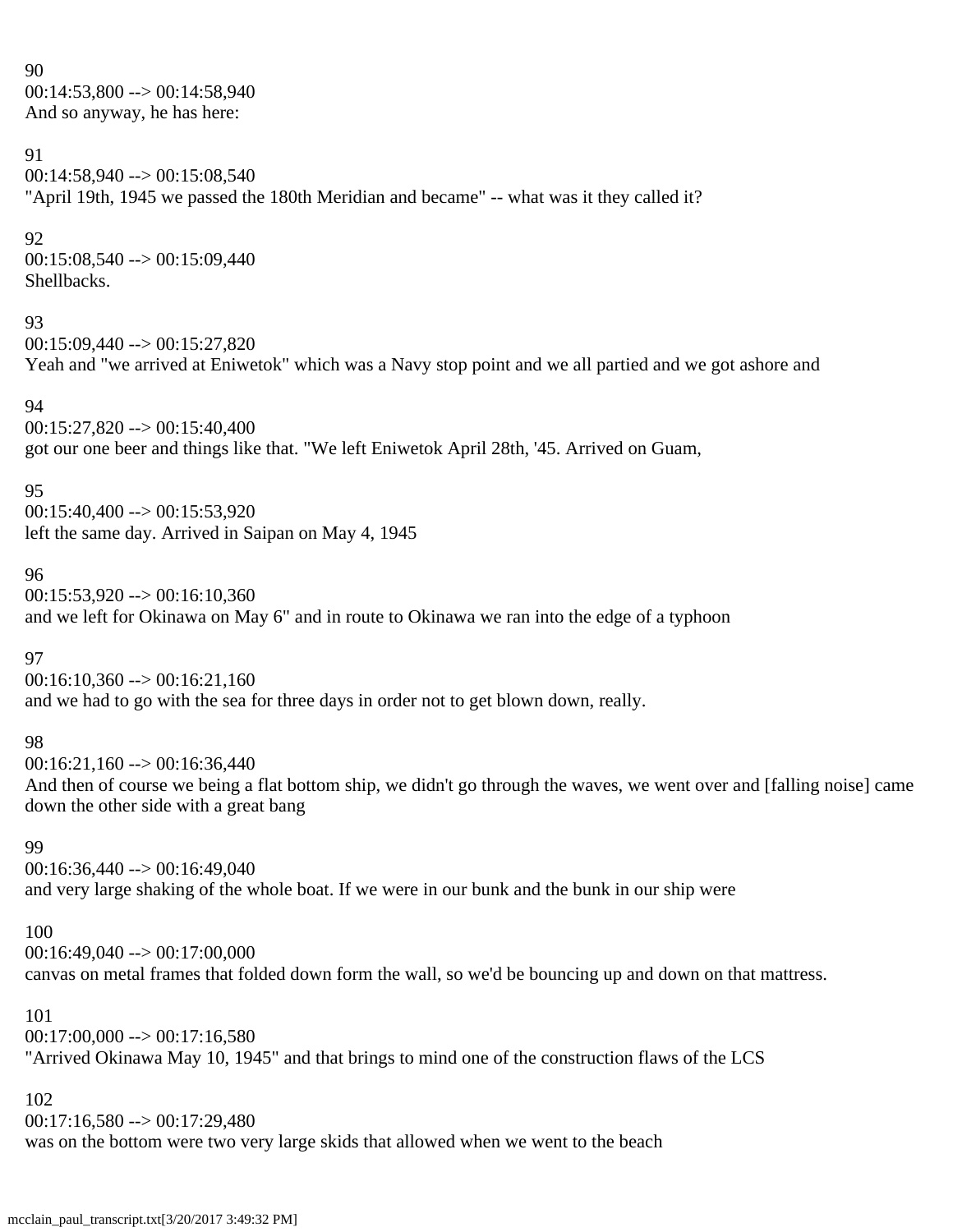$00:17:29,480 \rightarrow 00:17:45,580$ 

not to get all the way up stuck and these -- I forgot what they called them --- anyway, they were very thick, made of steel welded together

#### 104

# $00:17:45,580 \rightarrow 00:17:58,500$

and the screws for our propulsion were inside that, that's where the screws were and that was what and you know, that's what the skids were for to protect the screws.

#### 105

00:17:58,500 --> 00:18:00,260 Oh.

#### 106

 $00:18:00,260 \rightarrow 00:18:14,580$ 

And through the force of the screws the -- and this happened a couple times to us -- where the steel plate would just curl right back into the one screw or the other

#### 107

00:18:14,580 --> 00:18:21,480 and so we went without one bank of engines.

#### 108

00:18:21,480 --> 00:18:36,000

And so we, they had the ship, they called it LSD, which was "landing ship dock" and which allowed landing ships to float into the LSD

#### 109

 $00:18:36,000 \rightarrow 00:18:47,580$ 

and then they would close the gate, pump up the water and we'd be in dry-dock and that's how we got them repaired.

#### 110

00:18:47,580 --> 00:18:56,800

And as I say, that happened once, well it happened twice and one of them was when we arrived in Okinawa, because during that typhoon.

#### 111

00:18:56,800 --> 00:19:12,380

Same thing happened to one of the screws and one of the skids. So we were... there we were in dry dock getting that fixed and that's when we saw our first combat.

#### 112

 $00:19:12,380 \rightarrow 00:19:25,460$ 

Japanese suicide planes coming in and every ship in the harbor firing at them, flack falling all over the place,

#### 113

00:19:25,460 --> 00:19:41,340

cling, cling, cling, cling on the ship and of course we were ordered to stand side, but none of us could. So we were out on the deck protected, watching all of this, watching these suicide planes

#### 114

00:19:41,340 --> 00:19:51,260

and one hit the fan tail of the USS West Virginia not causing much damage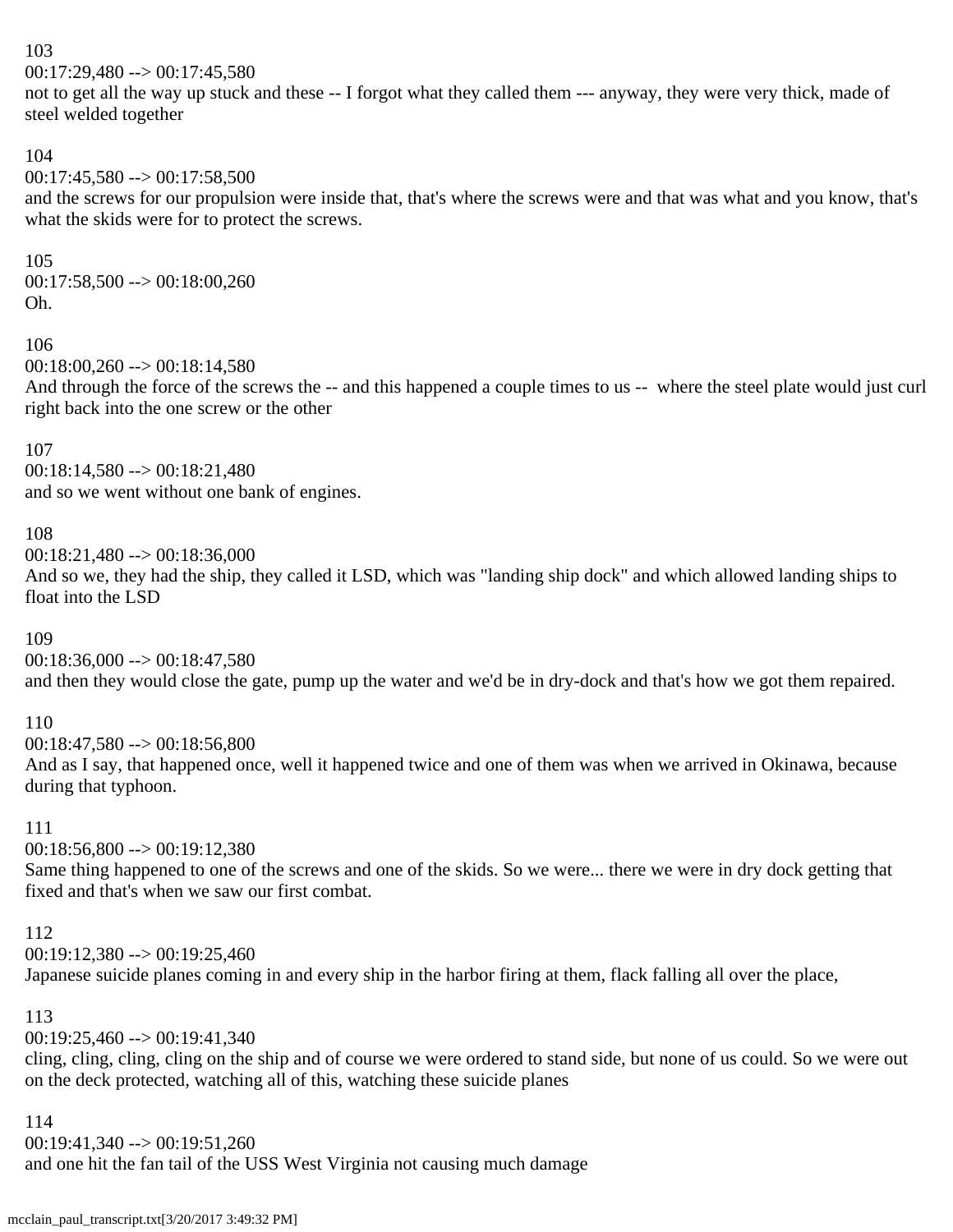$00:19:51,260 \rightarrow 00:20:03,300$ 

and another one we saw plunged head first into the bow of a transport, which was carrying lumber

#### 116

 $00:20:03,300 \rightarrow 00:20:14,940$ 

and the bomb on the plane did not explode. So all you saw was the tail sticking up out of the...

#### 117

 $00:20:14,940 \rightarrow 00:20:31,600$ 

And we learned later that that ship went back to the West Coast and they extracted -- first thing they had to do was defuse the bomb --

#### 118

 $00:20:31,600 \rightarrow 00:20:42,260$ 

but that ship went back in service eventually, bu they had to get that airplane or that bomber.

#### 119

00:20:42,300 --> 00:20:52,880

So that was our experience then and then we were assigned to picket line around Okinawa, which was composed of different ships,

#### 120

 $00:20:52,880 \rightarrow 00:21:06,940$ 

mostly destroyers to ward off the suicide planes coming in if they could and it was pretty effective. And we did that for a period of time.

#### 121

00:21:06,940 --> 00:21:23,400

And then we were brought back to Buckner Bay and our duty was to patrol the harbor to prevent any suicide boats

#### 122

00:21:23,400 --> 00:21:32,480 from penetrating and we did see several of them.

123 00:21:32,480 --> 00:21:39,640 We were not able to do anything about, because they would zoom, but

#### 124

 $00:21:39,640 \rightarrow 00:21:55,060$ 

remember one night though, a suicide plane did get in and went over our, I bet our, from the sound of it you couldn't see it, but from the sound of it, it must have been not very far above our radar mast

#### 125

 $00:21:55,060 \rightarrow 00:22:11,640$ 

on its way in. I don't know whatever happened, bu the suicide boats, as I was telling a friend here that our machinists on board did find one each on an island

#### 126

00:22:11,640 --> 00:22:32,000

and they brought it aboard and working on it, come to find out the engine in it was Chevrolet straight six engine. So somehow that had gotten to Japan in scrap before the war, out to that use.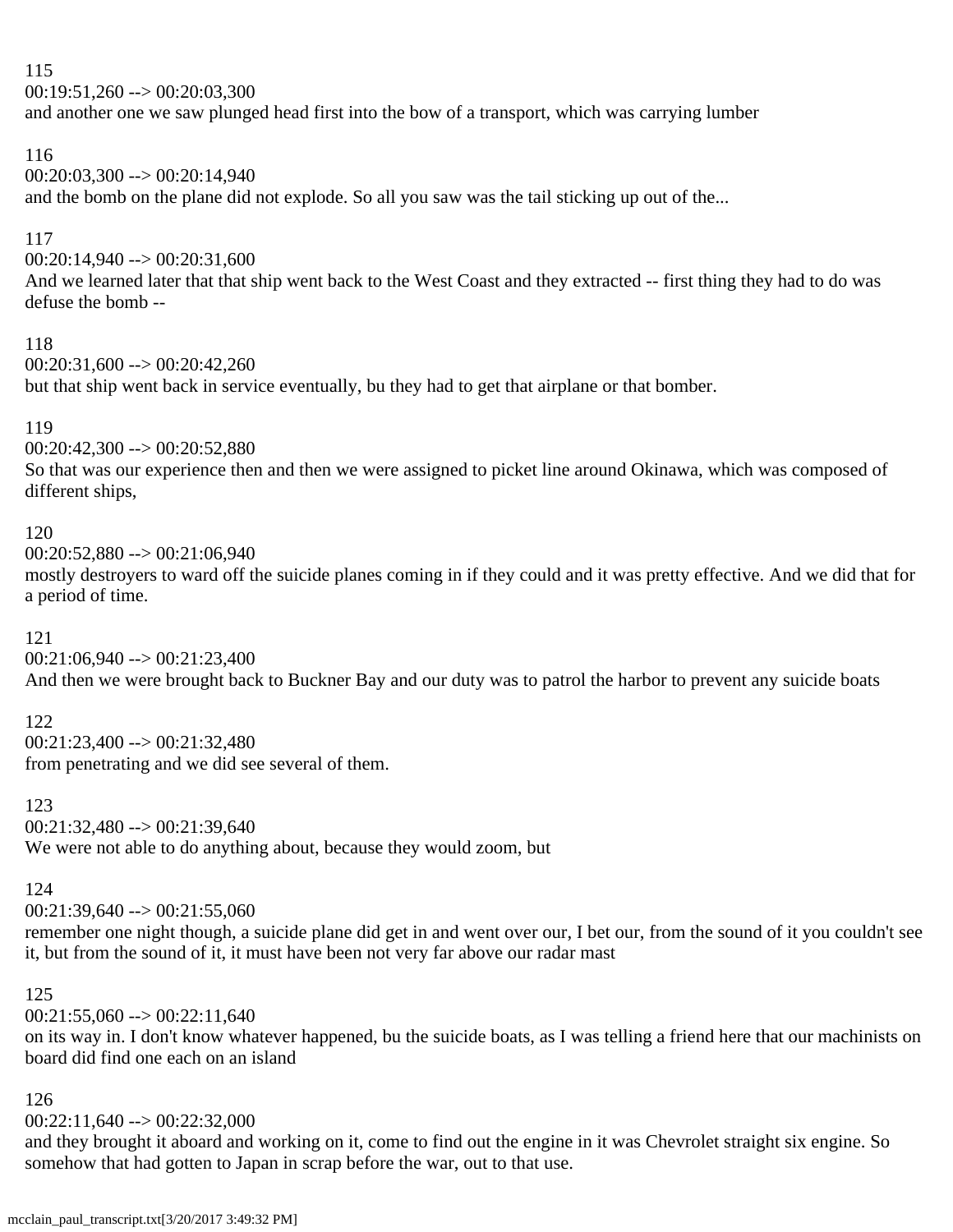127  $00:22:32:000 \rightarrow 00:22:44.880$ So then we left Okinawa June 2nd, 1945. We went back to Saipan

128 00:22:44,880 --> 00:22:57,240 and looking back we probably saw Enola Gay,

#### 129

00:22:57,240 --> 00:23:08,360 because they flew out of Tinian but we would see those B-29s come and go

130

 $00:23:08,360 \rightarrow 00:23:17,440$ and one of them must have been that plane that carried the bomb

131 00:23:17,440 --> 00:23:27,620 and we experienced VJ Day there on August 14, 1945, interesting.

132

00:23:27,620 --> 00:23:28,520 Yeah.

133  $00:23:28,520 \rightarrow 00:23:35,460$ I never thought about that. I'm glad you brought that to mind. [laughing]

134

 $00:23:35,460 \rightarrow 00:23:42,500$ The treaty was signed aboard the Battleship Missouri on September 2nd, 1945.

135

 $00:23:42,500 \rightarrow 00:23:55,380$ September 14th, 1945 we left Saipan an arrived in Tokyo Bay being towed,

136

00:23:55,380 --> 00:24:08,360

because one of those skid plates disabled us again and then we were assigned to Sasebo,

#### 137

 $00:24:08,360 \rightarrow 00:24:19,580$ which was clear at the end of the Island and they had a big shipyard there. We went into one if the biggest dry docks, I guess

138

00:24:19,580 --> 00:24:34,380 ever built and here was this little ship that we were looking up to the sky from down there and we had, somewhere along the [inaudible]

139

 $00:24:34,380 \rightarrow 00:24:51,180$ 

CB has "arriving in Saipan... Arrived Tokyo Bay September 20, '45 anchored off Yokohama"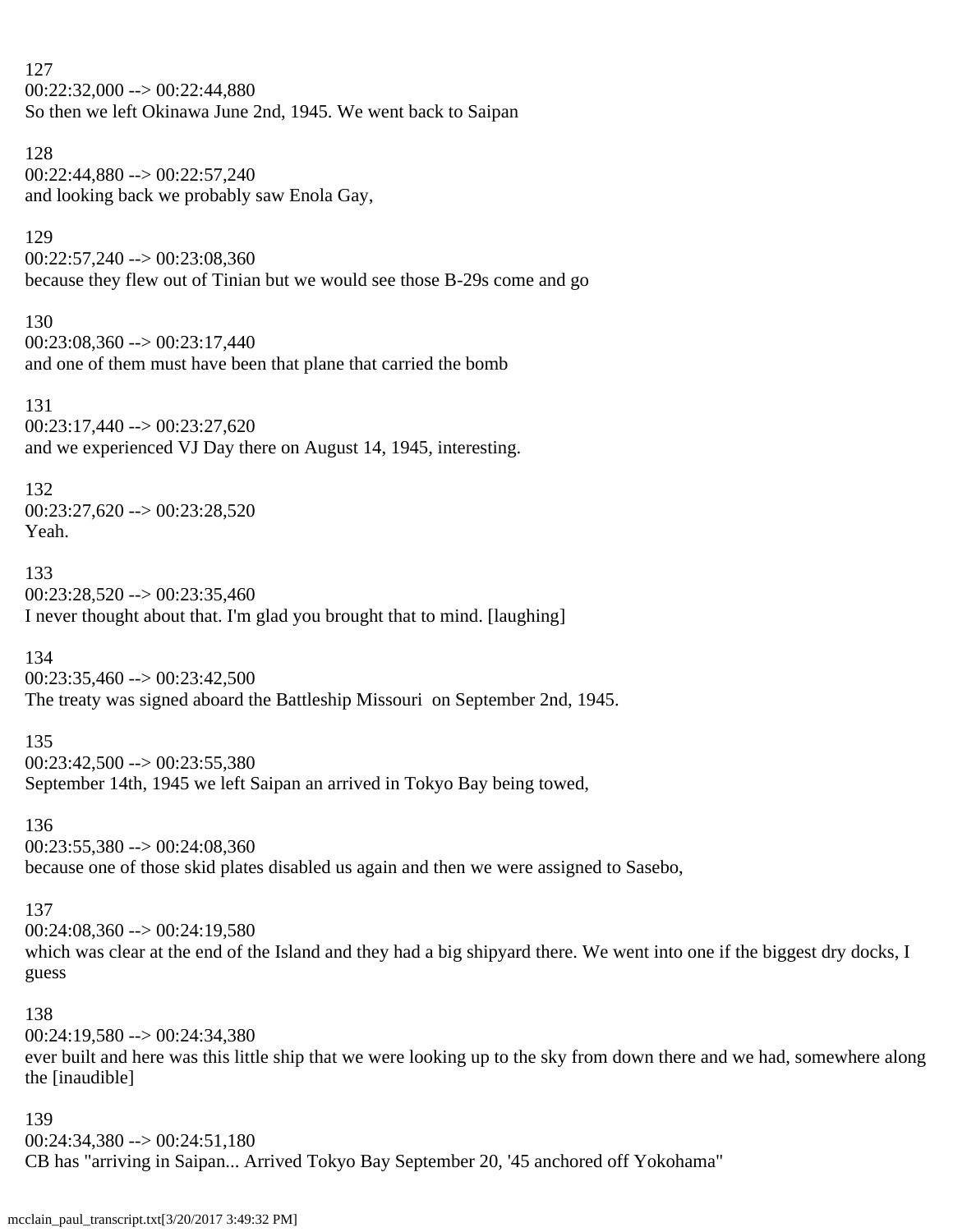$00:24:51,180 \rightarrow 00:25:02,120$ 

Then we went down to Sasebo and out of Sasebo... and by then of course, the war was over.

#### 141

 $00:25:02,120 \rightarrow 00:25:16,120$ But our assignment then was to follow the mine sweepers as they towed their cutting cable

#### 142

 $00:25:16,120 \rightarrow 00:25:23,360$ 

and as they cut the... and those of course, mines in those days were you know, very large balls with horns on them

#### 143

 $00:25:23,360 \rightarrow 00:25:36,120$ 

and not very far below the surface. Of course now they're all different, but those were... they would cut the cable and they would pop up to the surface

#### 144

 $00:25:36.120 \rightarrow 00:25:41.860$ and so our duty was to explode them and that was a lot of fun.

#### 145

00:25:41,860 --> 00:25:42,440 [laughing]

#### 146

 $00:25:42,440 \rightarrow 00:25:50,520$ Used the .50 Caliber machine guns that were mounted on port-starboard

#### 147

 $00:25:50,520 \rightarrow 00:26:00,380$ and also we had some old Springfield Army rifles aboard that the gunner's mates had

#### 148

 $00:26:00,380 \rightarrow 00:26:15,300$ 

you know, firing, exploding them. It became a little precarious when the mine sweepers ran into a nest and they were popping up all over

#### 149

 $00:26:15,300 \rightarrow 00:26:27,360$ and of course we were still floating inside and they were floating all over, but we would of course evade them and they were all exploded.

#### 150

 $00:26:27,360 \rightarrow 00:26:40,060$ We left Sasebo for Seattle -- I'm not sure what date -- December of '45 and arrived January '46.

#### 151

 $00:26:40,060 \rightarrow 00:26:51,460$ In February of '45 we went to Astoria, Oregon to begin the decommissioning process

# 152

00:26:51,460 --> 00:27:10,380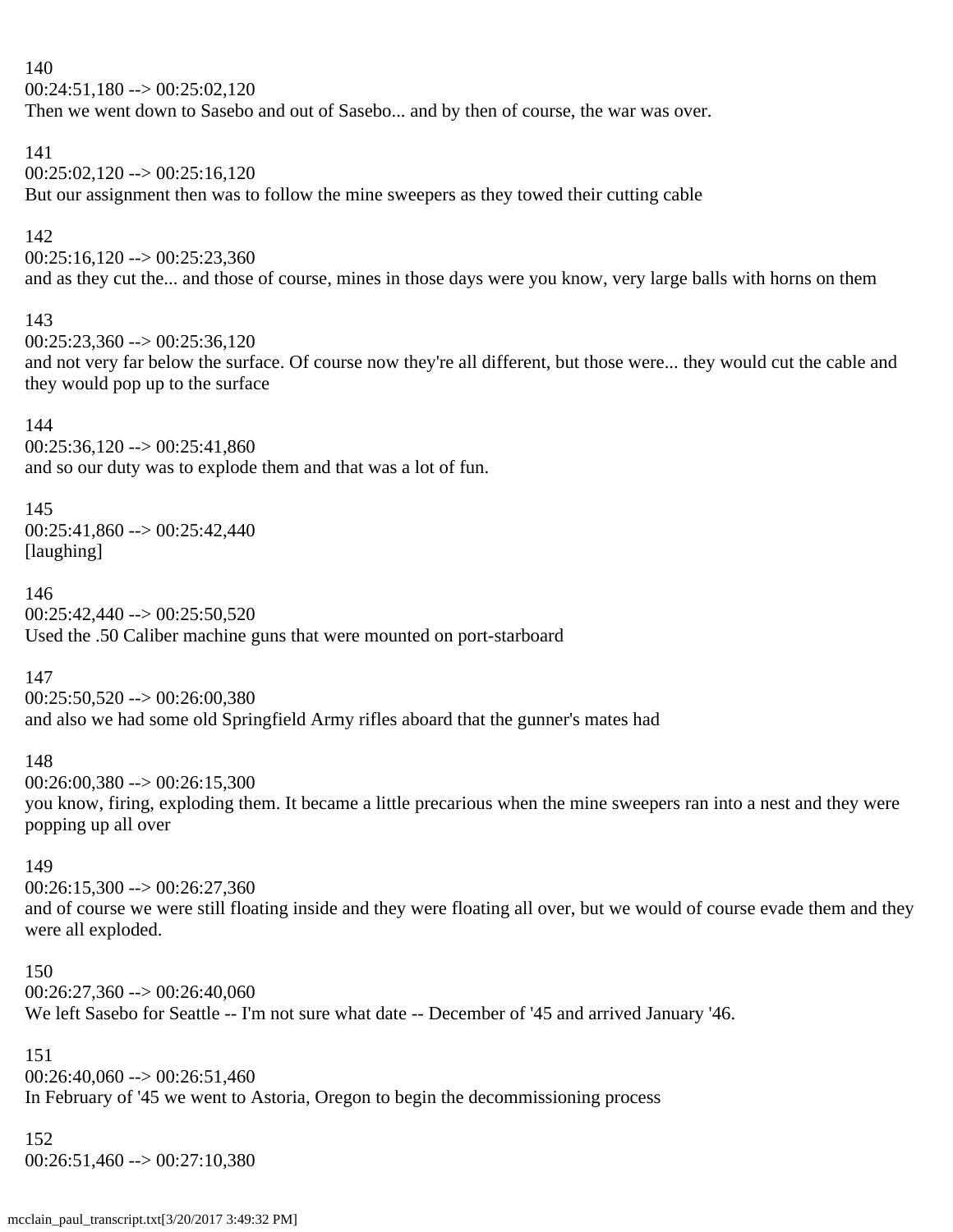and that took -- let's see, April... -- several months. April 1945, was officially decommissioned and the crew scattered to be discharged and I wound up in Minneapolis

153  $00:27:10,380 \rightarrow 00:27:19,800$ and discharged from there and back to Waterloo in May of '46, 1946 154 00:27:19,800 --> 00:27:20,480 Hmm. 155 00:27:20,480 --> 00:27:22,160 I wanted to ask you two questions, Paul. 156 00:27:22,160 --> 00:27:22,980 Sure. 157 00:27:22,980 --> 00:27:33,460 Okay, what were you doing on December 7th and how did that impact you? 158 00:27:33,460 --> 00:27:43,900 On December 7th I remember we had -- still in Waterloo of course -- 159  $00:27:43,900 \rightarrow 00:27:52,380$ out in the front yard on Sunday afternoon and I don't know, we were just messing around 160  $00:27:52,380 \rightarrow 00:27:59,880$ and I remember my parents coming out and "the news is on the radio, you've got to hear this". 161 00:27:59,880 --> 00:28:12,500 And you know, the impact at that time was not what it is now, because how much we know now, 162  $00:28:12,500 \rightarrow 00:28:26,860$ but as far as it, I guess it did subconsciously, because when it came to, when I got to be 17 163 00:28:26,860 --> 00:28:31,880 we were ready to go, so. 164  $00:28:31,880 \rightarrow 00:28:34,540$ Yeah, well I was going to say, you were only... 165 00:28:34,540 --> 00:28:35,380 17...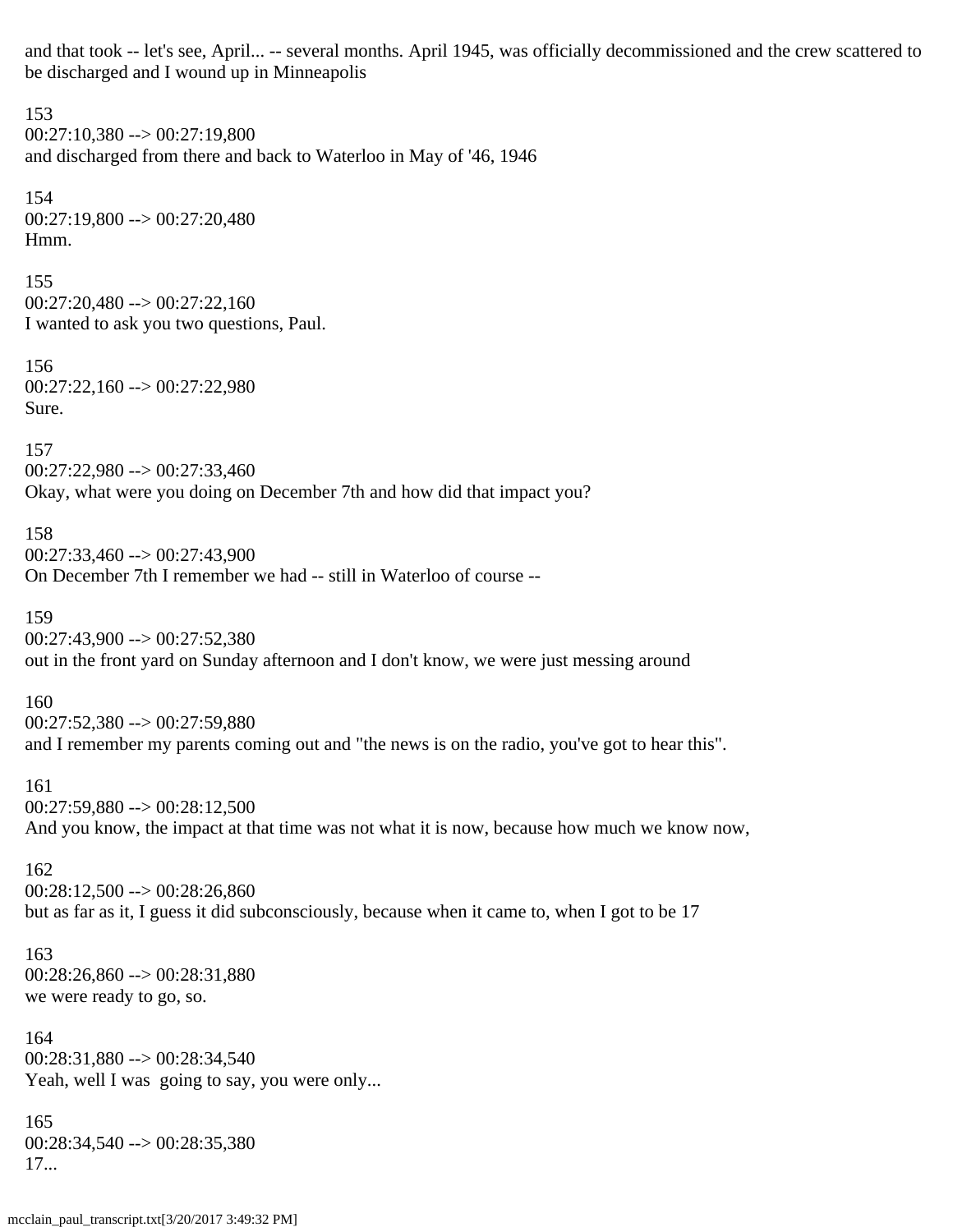166 00:28:35,380 --> 00:28:36,640 Yeah, 17. 167 00:28:36,640 --> 00:28:37,180 When I signed up. 168 00:28:37,180 --> 00:28:39,800 Right, so 16 when that... 169 00:28:39,800 --> 00:28:40,300 Yeah 170 00:28:40,300 --> 00:28:43,560 Well let's see, well what was that, 19... 171 00:28:43,560 --> 00:28:44,460 '41 172 00:28:44,460 --> 00:28:52,100 Well December 7th, 1941 I was doing that.. wasn't that Pearl Harbor Day? 173 00:28:52,100 --> 00:28:53,040 Yeah, yeah. 174 00:28:53,040 --> 00:28:57,620 1941. So I was about 14-15. 175 00:28:57,620 --> 00:28:58,720 Oh 15, okay. 176 00:28:58,720 --> 00:29:00,960 So you were still in high school? 177 00:29:00,960 --> 00:29:07,000 Okay. 178 00:29:07,000 --> 00:29:08,060 [inaudible] 179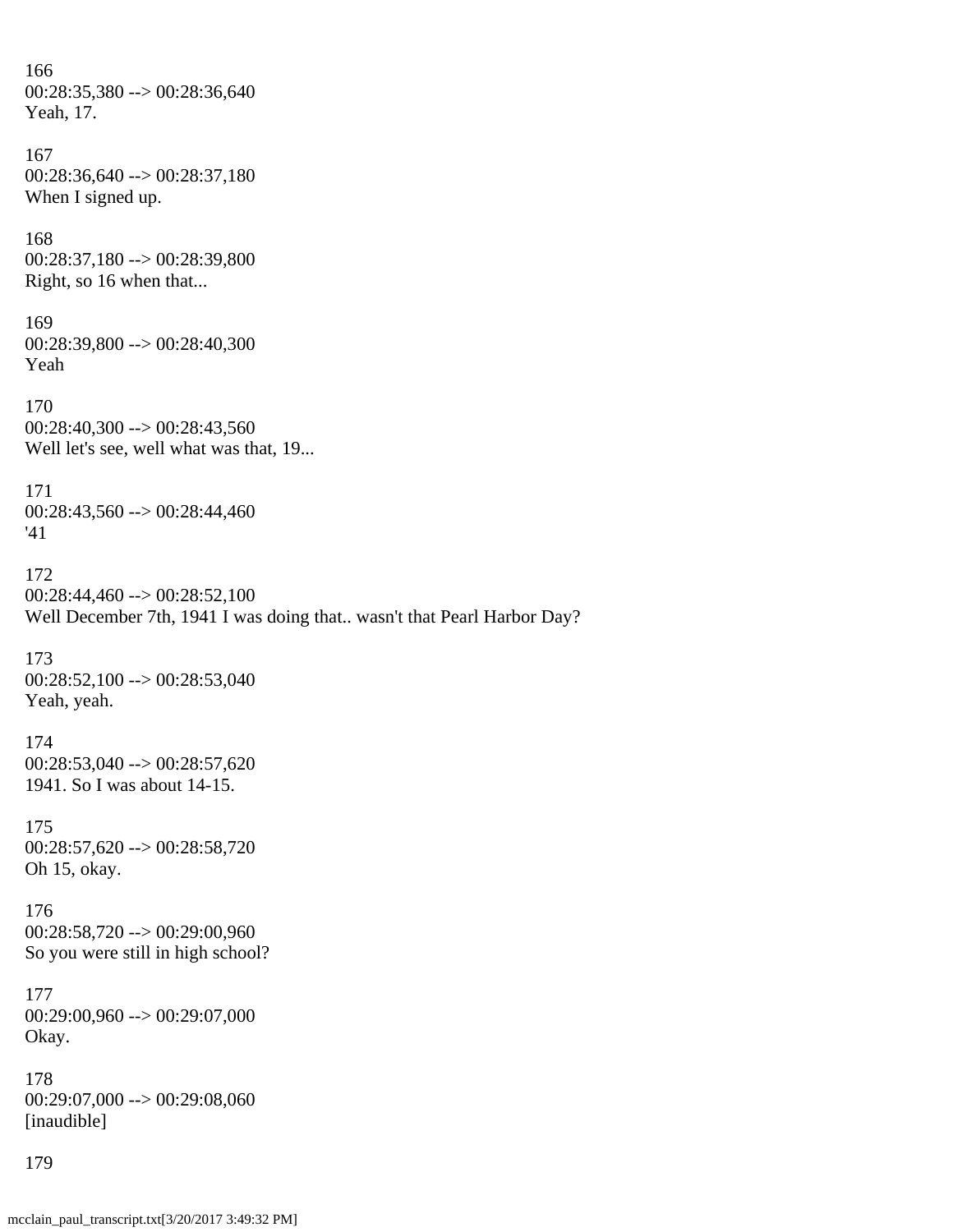| $00:29:08,060 \rightarrow 00:29:20,840$<br>And but the fellow that put this chronology together, C.B. Call was his name, Clifton Boyd Call.                   |
|---------------------------------------------------------------------------------------------------------------------------------------------------------------|
| 180<br>$00:29:20,840 \rightarrow 00:29:29,600$<br>We all called him C.B., was a Mormon and he'd be, he and I became buddies.                                  |
| 181<br>$00:29:29,600 \rightarrow 00:29:41,580$<br>So he kept me out of trouble the whole time, on every liberty, but the one I do have to tell a tale on him. |
| 182<br>$00:29:41,580 \rightarrow 00:29:53,280$<br>We were in, that's when we were in Norfolk and we got liberty and decided to go to a movie.                 |
| 183<br>$00:29:53,280 \rightarrow 00:30:00,740$<br>So we went to the movie and got out tickets and next thing is where's C.B., where did he go?                |
| 184<br>$00:30:00,740 \rightarrow 00:30:05,980$<br>Well he already spied a couple of ladies, women                                                             |
| 185<br>$00:30:05,980 \rightarrow 00:30:14,040$<br>and they joined us for the movie and a soda afterwards and then we sent them on their way.                  |
| 186<br>$00:30:14,040 \rightarrow 00:30:20,220$<br>He was a great guy, great guy, but anyway that was fun.                                                     |
| 187<br>$00:30:20,220 \rightarrow 00:30:25,120$<br>So in May of 1946 you separate with in honorable discharge.                                                 |
| 188<br>$00:30:25,120 \rightarrow 00:30:26,840$<br>Honorable discharge.                                                                                        |
| 189<br>$00:30:26,840 \rightarrow 00:30:29,900$<br>You got your little rubber, what was is, ruptured duck?                                                     |
| 190<br>$00:30:29,900 \rightarrow 00:30:30,560$<br>The ruptured duck.                                                                                          |
| 191<br>$00:30:30,560 \rightarrow 00:30:33,800$<br>[laughing] yeah, right?                                                                                     |
| 192<br>$00:30:33,800 \rightarrow 00:30:37,840$<br>So what did you do with your self after you got out of the Navy?                                            |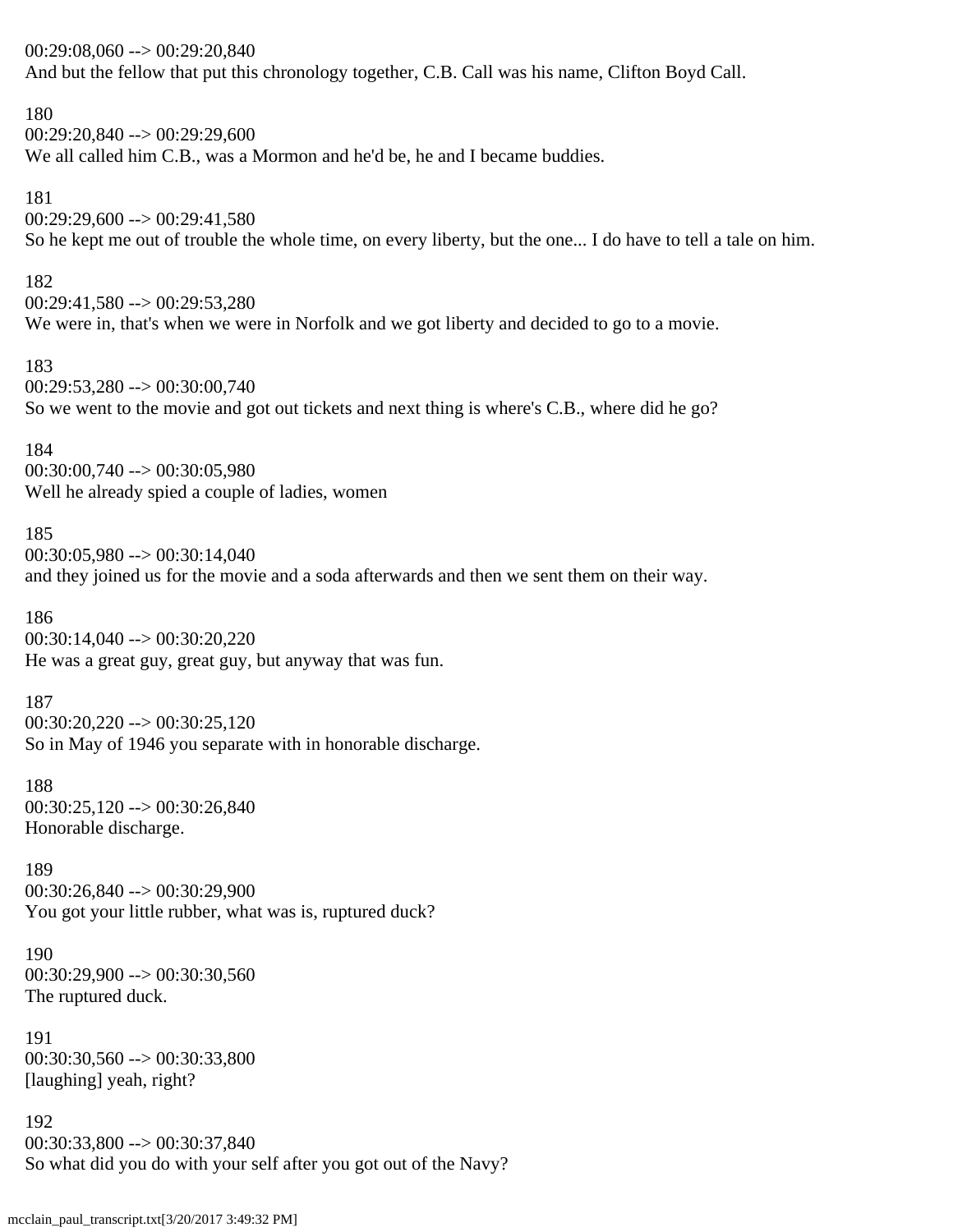00:30:37,840 --> 00:30:51,400 Well I remember for a month I played golf, because where we live, it was just a walking distance to a public course and... 194 00:30:51,400 --> 00:30:53,400 One second guys, I'm going to... 195 00:30:53,400 --> 00:30:57,040 And what did you decide to do with your life? 196 00:30:57,040 --> 00:30:58,300 Pardon? 197 00:30:58,300 --> 00:31:00,980 And what did Paul decide to do with his life? 198 00:31:00,980 --> 00:31:19,540 Well I enrolled with the University of Iowa for the summer session and picked up where I left off in December of '43 when I left University. 199  $00:31:19,540 \rightarrow 00:31:36,160$ So I went to, completed, graduated in 1950 with an undergraduate degree and at that time they called it Bachelor of Science in Commerce. 200 00:31:36,160 --> 00:31:38,160 A business degree. 201 00:31:38,160 --> 00:31:55,960 And then began interviewing for jobs toward the end of the semester of 1950, May of 1950. 202  $00:31:55.960 \rightarrow 00:32:10.680$ Interesting thing happened was that we entered a whole bunch of men... to be a salesman, that was it then, that's what you did. Salesman in plastics, you know? 203  $00:32:10,680 \rightarrow 00:32:14,040$ What was the movie? Hoffman. 204

 $00:32:14,040 \rightarrow 00:32:16,280$ Oh yeah, yeah, yeah. Bernie

205

193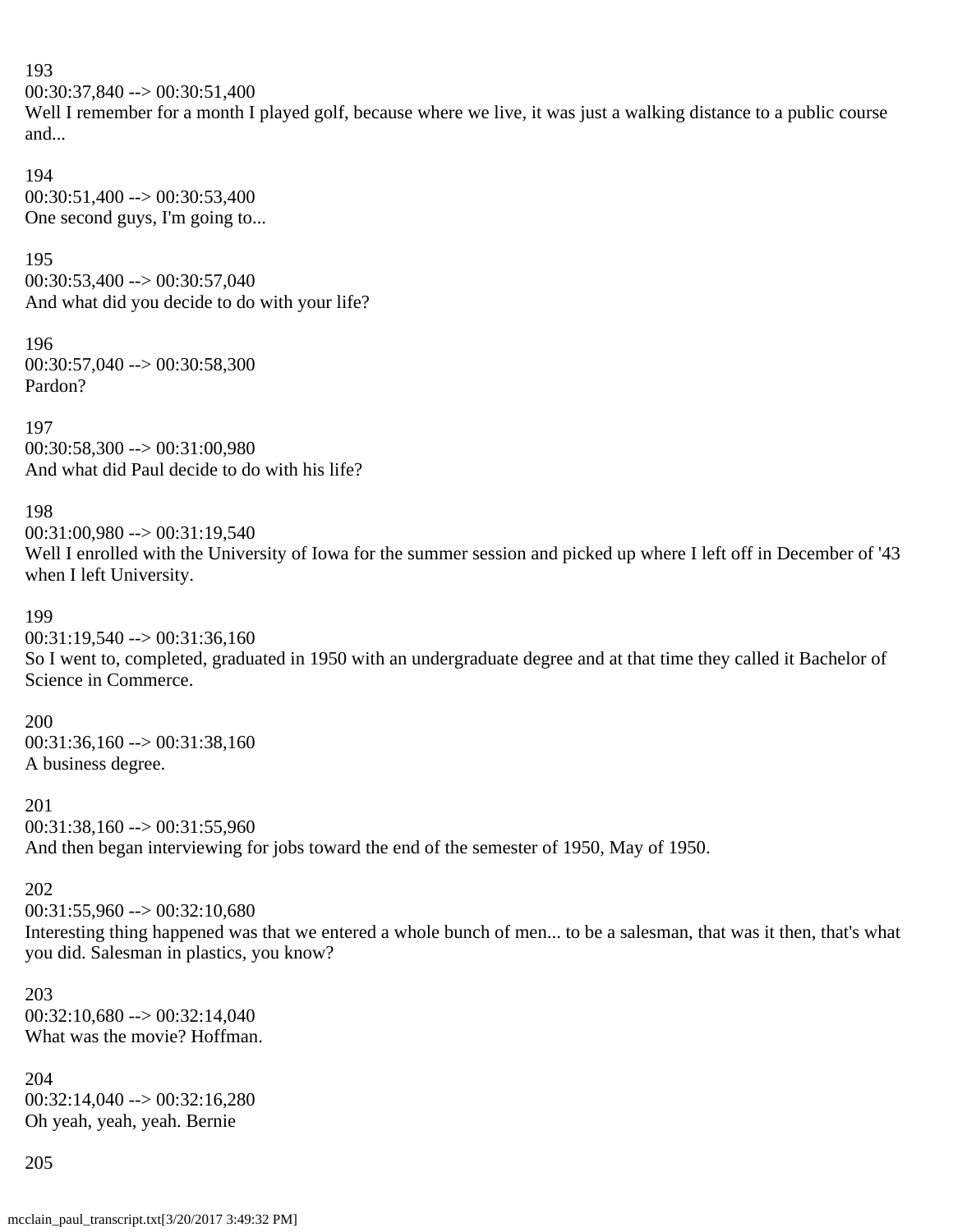$00:32:16,300 \rightarrow 00:32:20,900$ You know his father, "plastics, plastics" Anyway.

206 00:32:20,900 --> 00:32:23,120 The graduates?

207 00:32:23,140 --> 00:32:24,320 Yeah the Graduates.

208 00:32:24,320 --> 00:32:25,720 The Graduates, right.

209 00:32:25,720 --> 00:32:28,960 Classic, cult movie almost.

210

00:32:28,960 --> 00:32:46,960 Then interviewed a whole bunch of guys for Proctor & Gamble and they interviewed us all and it came down to two people for one job

211  $00:32:46,960 \rightarrow 00:32:56,400$ and the other person besides my self, was my roommate [laughing] in the fraternity house and he got the job.

212  $00:32:56,400 \rightarrow 00:33:11,700$ I did get a job with a small company in Des Moines Iowa, two of us. We were the first outside salesmen that they hired.

213 00:33:11,700 --> 00:33:21,760 The company made carbon paper of all kinds and

214 00:33:21,760 --> 00:33:30,720 that developed into a career there and seventeen years

215 00:33:30,720 --> 00:33:43,220 I was a traveling salesman for about three or four years and I came back to Des Moines at an office job.

216 00:33:43,220 --> 00:33:51,020 Did that until 1969 when in a short period of time

217  $00:33:51,020 \rightarrow 00:33:58,220$ our company was bought and sold by two different companies and I thought "well, this isn't going to be so good."

218 00:33:58,220 --> 00:34:08,380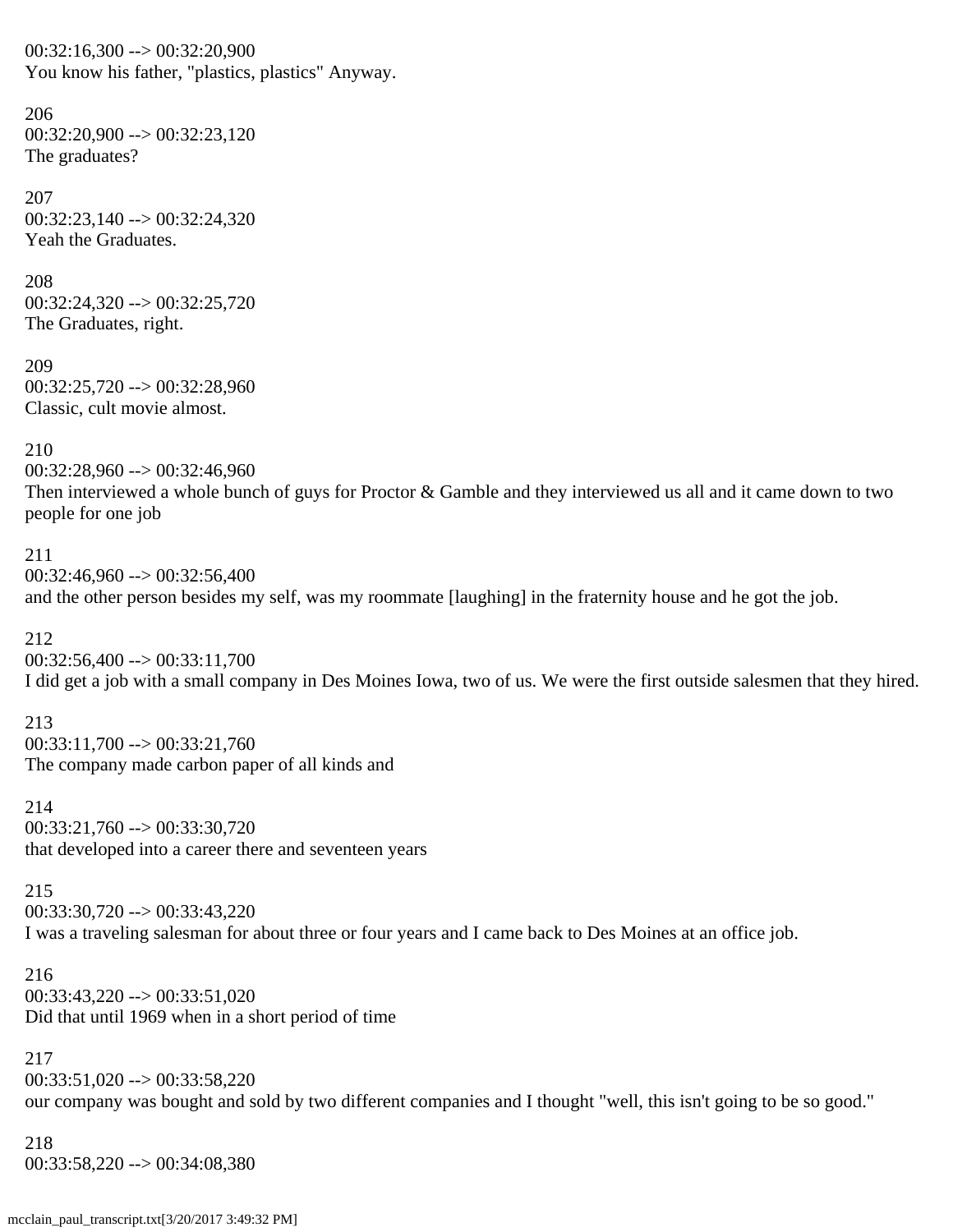So I decided to leave that job and then came to Dayton to interview the Mead Corporation

219 00:34:08,380 --> 00:34:15,120 who were looking for sale promotion merchandising type people

220

 $00:34:15,120 \rightarrow 00:34:26,180$ and did get hired by one of their divisions at that time, which made school supplies.

221

00:34:26,180 --> 00:34:34,640

It was a combination of four or five small plants around the country that made school supplies.

222

 $00:34:34,640 \rightarrow 00:34:41,060$ 

If you've ever used a spiral notebook it probably was made by that company.

223

00:34:41,060 --> 00:34:48,000

Big Chief Tablet with the red cover on it with the Indian chief on it.

224

 $00:34:48,000 \rightarrow 00:35:00.540$ 

That was a trademark of the company and I stayed with them 23 years in various middle managements jobs.

225

00:35:00,540 --> 00:35:09,880

Retired when they decided to -- what did they call it then? -- right sizing,

226

00:35:09,880 --> 00:35:24,020 a euphemism for "we'd like you to retire". Well it coincided with being 65 and they made it very profitable so I did retire

227

 $00:35:24,020 \rightarrow 00:35:39,560$ 

December 1950 and then went back to work on a part time basis with a partner at Mead.

228

00:35:39,560 --> 00:35:50,660

He had a... he was an executive director of a trade association. worked for him for about three or four years

229

00:35:50,660 --> 00:35:55,780 and that more or less ended my work career.

230 00:35:55,780 --> 00:35:57,340 What about family?

231  $00:35:57,340 \rightarrow 00:36:10,260$ I met my wife Mary at University of Iowa on a blind date.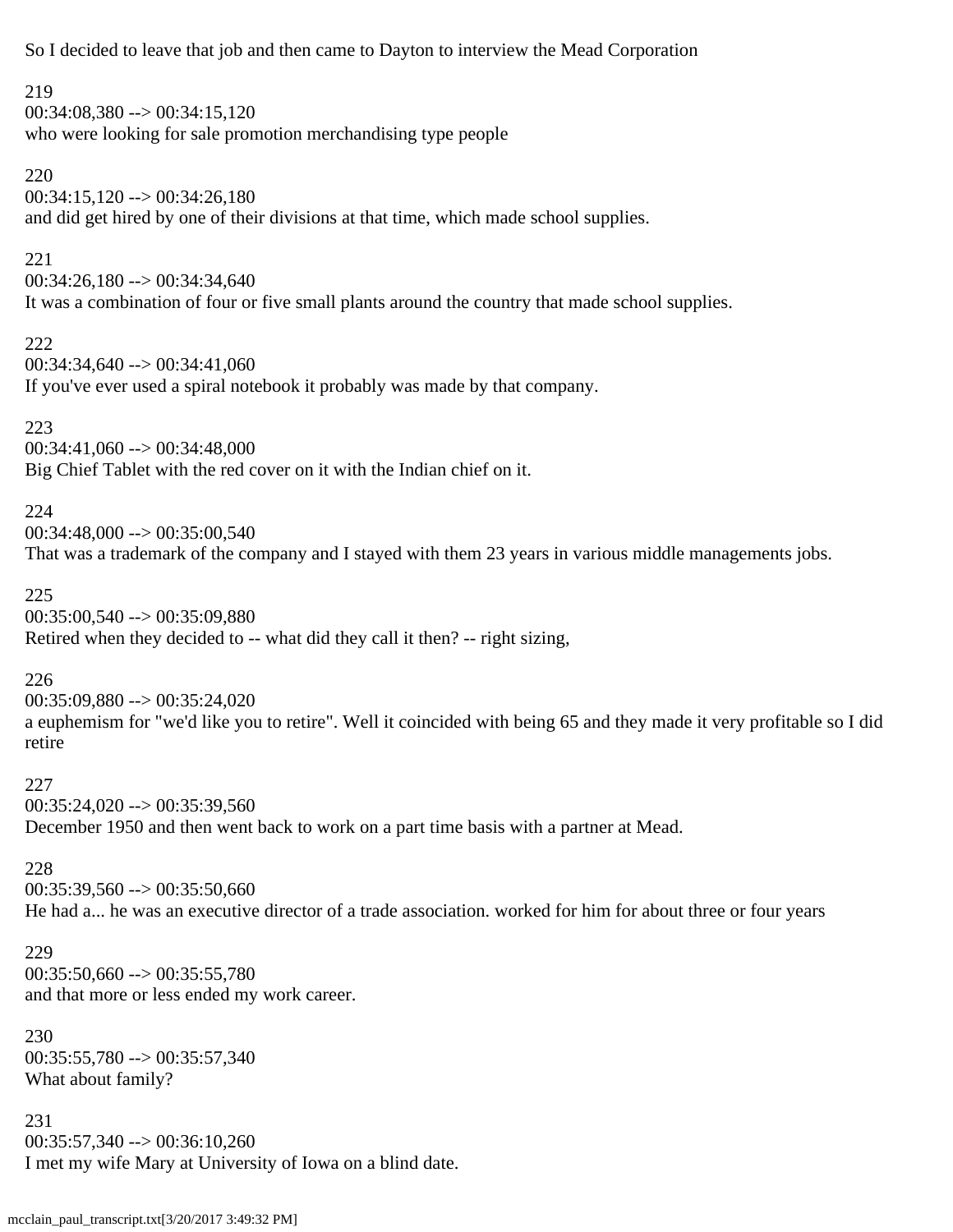$00:36:10,260 \rightarrow 00:36:20,420$ 

One of my fraternity brothers and one of the sorority sisters, both Mary and I had recently,

#### 233

 $00:36:20,420 \rightarrow 00:36:35,020$ 

let's see, she dumped her boyfriend and I was dumped by my girlfriend. So we were moping around and they got tired of that so they just put it together and we...

#### 234

 $00:36:35,020 \rightarrow 00:36:46,860$ First date, blind date was a swim meet at the university swimming pool. The attraction was

#### 235

00:36:46,860 --> 00:36:58,700 one swimmer was a gold medal winner at the previous Olympic -- what was it -- Wally Hertz. Anyways so

#### 236

00:36:58,700 --> 00:37:04,720 students attended in great numbers before when they only had a hundred going to a meet.

#### 237

00:37:04,720 --> 00:37:10,900 Anyway so there was Mary, humidity, hair striaght

# 238

00:37:10,900 --> 00:37:11,700 [laughing]

#### 239

 $00:37:11,700 \rightarrow 00:37:21,400$ She wasn't sure about this guy, but she was... but anyway we stayed together and got married in 1951.

#### 240

00:37:21,400 --> 00:37:30,900 Have three children, oldest, Mari lives and works in Mizzoula, Montana

#### 241

00:37:30,900 --> 00:37:39,700 where she went to undergraduate school at University of Montana and also law school

# 242

 $00:37:39.700 \rightarrow 00:37:56.140$ 

and was a practicing attorney. She was a deputy county attorney for and just recently retired and became a clerk for district judge, which she really loves

# 243

 $00:37:56,140 \rightarrow 00:38:12,560$ and she and her husband have one boy. Her husband through a previous marriage had three teenagers so they have a nice size family.

# 244

00:38:12,560 --> 00:38:23,820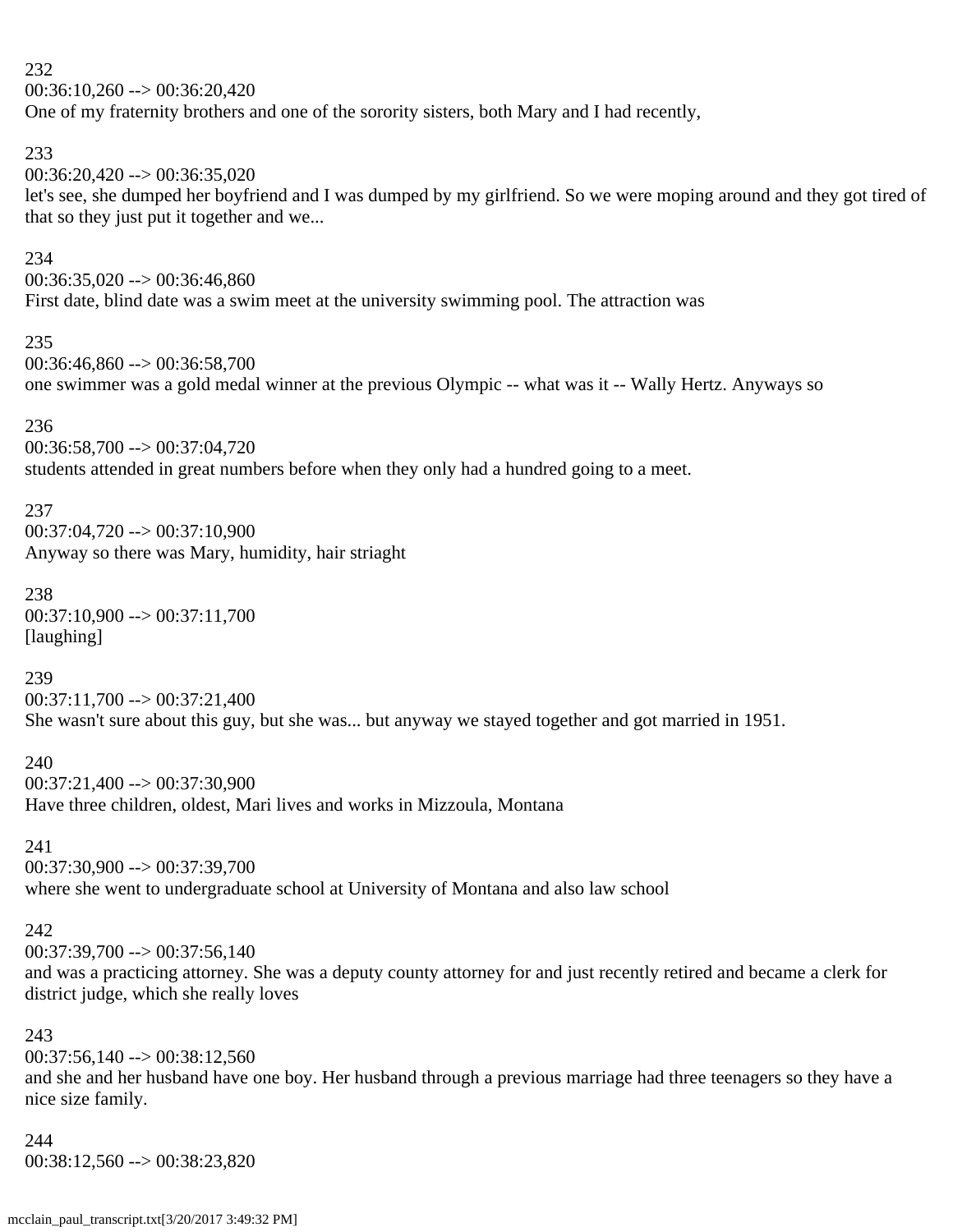Middle son, Matthew, lives and works in Silver Spring, Maryland. He is a public health consultant who works for

245

00:38:23,820 --> 00:38:34,240 health departments like his biggest and longest client is the City of Philadelphia. 246 00:38:34,240 --> 00:38:46,300

The youngest, Sarah, lives just about a block and a half from us here at Bethany. She's not at Bethany, she's part of the civilian population

247

 $00:38:46,300 \rightarrow 00:38:54,500$ and they have two children. So we have three grand children.

248  $00:38:54,500 \rightarrow 00:38:56,500$ Great grandchildren?

249  $00:38:56,500 \rightarrow 00:38:57,000$ Pardon?

250 00:38:57,000 --> 00:38:58,140 Any great grandchildren?

251 00:38:58,140 --> 00:39:09,220 No our family or our children are in that generational where

252 00:39:09,220 --> 00:39:15,100 they marry later than we did and so no.

253  $00:39:15,100 \rightarrow 00:39:17,100$ I thought I was doing good.

254 00:39:17,100 --> 00:39:17,820 [laughing] no.

255 00:39:17,820 --> 00:39:19,680 I did the same thing, so.

256  $00:39:19,680 \rightarrow 00:39:30,520$ No in fact, Hannah, our granddaughter just graduated from the University of Ohio

257 00:39:30,520 --> 00:39:37,620 and Ohio State University, excuse me.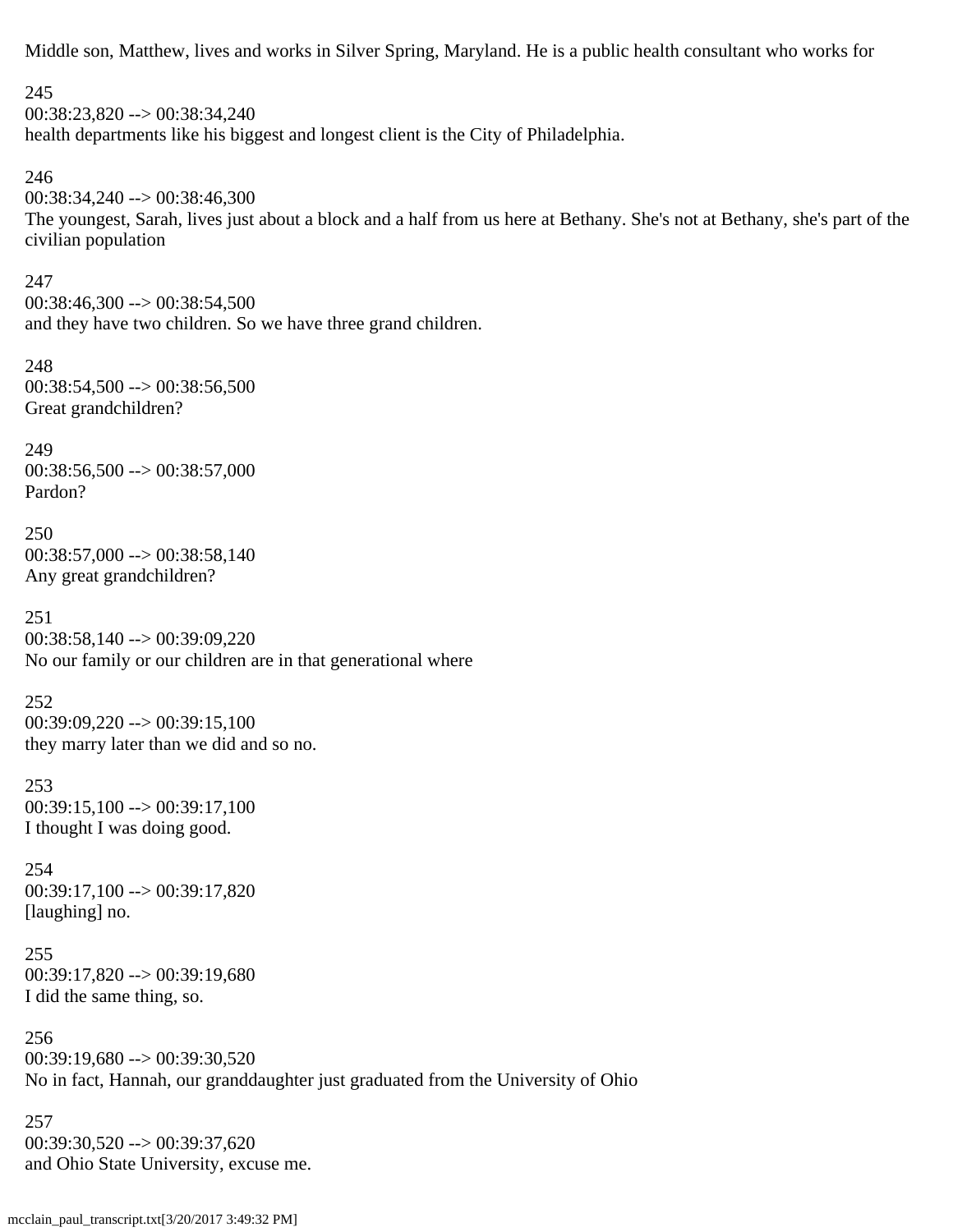258 00:39:37,620 --> 00:39:38,960 [inaudible]

259

 $00:39:38.960 \rightarrow 00:39:50.840$ and grandson Andrew graduated from U.C. and he has a... works for a company in Cincinnati.

#### 260

00:39:50,840 --> 00:40:06,420 He's a... well he was hired as an air conditioning engineer and during the interview told them "I don't know a thing about air conditioning" and they said "good,

261  $00:40:06,420 \rightarrow 00:40:16,680$ we'll teach you everything we need you to know". [laughing] So that's what he... and he's very computer literate and

262  $00:40:16,680 \rightarrow 00:40:21,080$ does a lot of things for them computer wise.

263 00:40:21,080 --> 00:40:21,880 Now...

264  $00:40:21,880 \rightarrow 00:40:22,660$ Sure.

265  $00:40:22,660 \rightarrow 00:40:25,000$ You mentioned your wife, Mary, are you still married?

266 00:40:25,000 --> 00:40:26,000 Yes.

267  $00:40:26,000 \rightarrow 00:40:27,740$ And she lives here on residence with you?

268 00:40:27,740 --> 00:40:28,240 Yes.

269 00:40:28,240 --> 00:40:29,780 Oh cool.

270 00:40:29,780 --> 00:40:31,320 Both of us, yeah.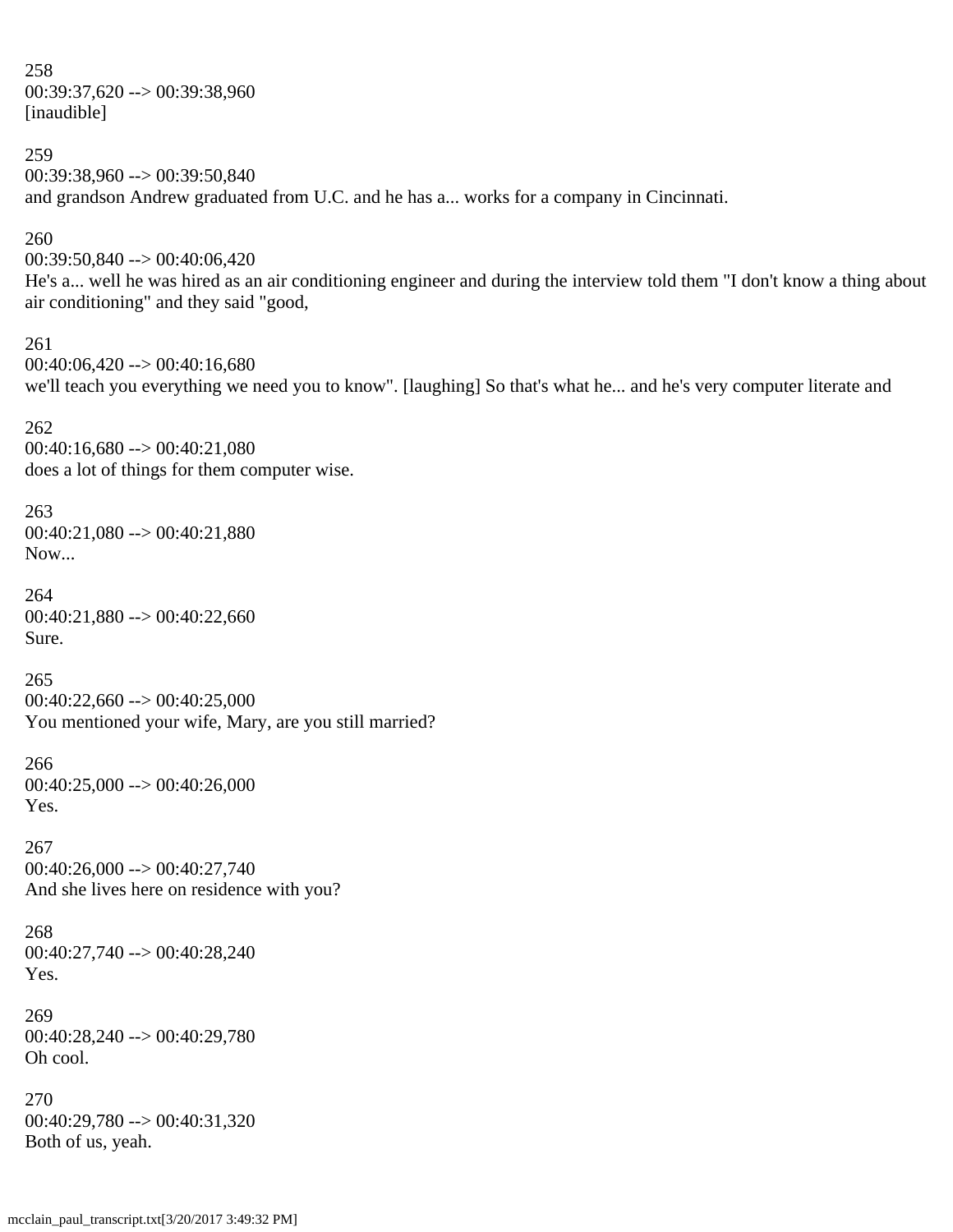271 00:40:31,320 --> 00:40:32,380 So you've now been married.

272 00:40:32,380 --> 00:40:33,580 64 years.

273  $00:40:33,580 \rightarrow 00:40:35,520$ Wow, congratulations.

274 00:40:35,520 --> 00:40:37,180 1951, right?

275  $00:40:37,180 \rightarrow 00:40:42,140$ So what do you do when you're not doing anything else around here?

276 00:40:42,140 --> 00:40:54,520 Well prior to reaching this age I am one of those who had to be active.

277  $00:40:54,520 \rightarrow 00:41:03,120$ So I've been a runner starting probably when I was in my 30's.

278 00:41:03,120 --> 00:41:09,960 I run a lot of 10Ks, I run 5ks, three marathons,

279 00:41:09,960 --> 00:41:11,220 [coughing]

280  $00:41:11,220 \rightarrow 00:41:17,460$ ridden a bike rider, ridden thousands of miles.

281  $00:41:17,460 \rightarrow 00:41:18,900$ Hmm.

282  $00:41:18,900 \rightarrow 00:41:30,340$ Just recent, most recent memorable one that I didn't do was at the Registers Annual Great Bike Ride across Iowa,

283  $00:41:30,340 \rightarrow 00:41:37,520$ which was in it's 43rd year and I've done four of those in the past.

284  $00:41:37,520 \rightarrow 00:41:38,020$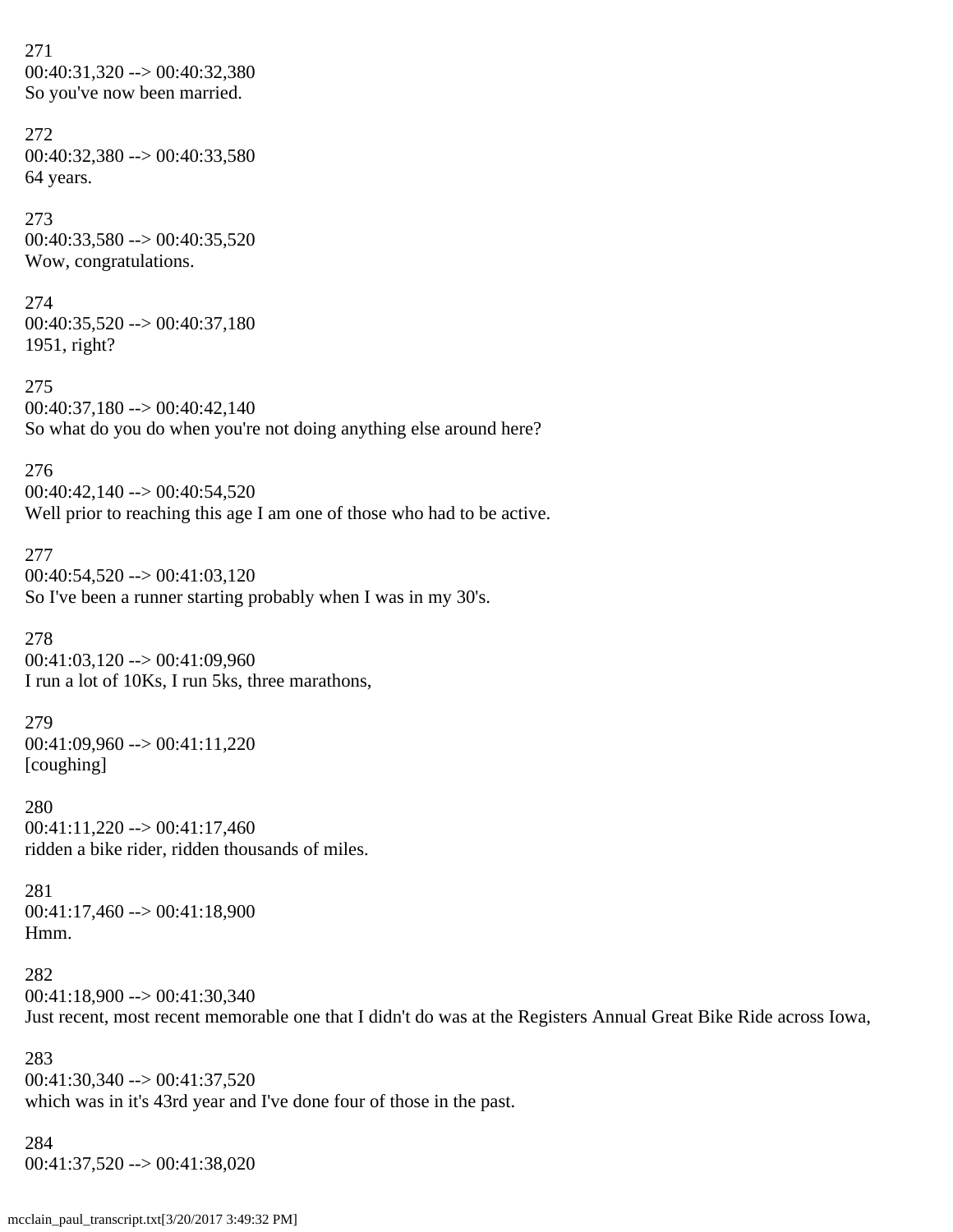```
Hmm.
```

```
285
00:41:38,020 --> 00:41:47,140
They average about 470 - 520 miles over six and a half days.
```

```
286
00:41:47,140 --> 00:41:52,520
Is that I-80 across or is that North - South?
```

```
00:41:52,520 --> 00:41:57,920
East - West, you dip your rear wheels in the Missouri...
```

```
288
00:41:57,920 --> 00:41:58,680
Oh okay.
```
289 00:41:58,680 --> 00:42:00,680 and your front wheels in the Mississippi...

290  $00:42:00,680 \rightarrow 00:42:01,380$ Oh okay.

```
291
00:42:01,380 \rightarrow 00:42:03,180on the last leg.
```
292 00:42:03,180 --> 00:42:03,840 Cool.

293 00:42:03,840 --> 00:42:08,420 So are you a member of any kind of veterans groups or anything like that?

294 00:42:08,420 --> 00:42:09,520 Any what?

295  $00:42:09,520 \rightarrow 00:42:10,720$ Veterans groups or..?

296  $00:42:10,720 \rightarrow 00:42:21,680$ No, nope I don't going way back to after being discharged of course there was a lot of talk about joining the reserves, but

297  $00:42:21,680 \rightarrow 00:42:30,100$ there wasn't as I recall, there wasn't much of an opportunity there in Waterloo,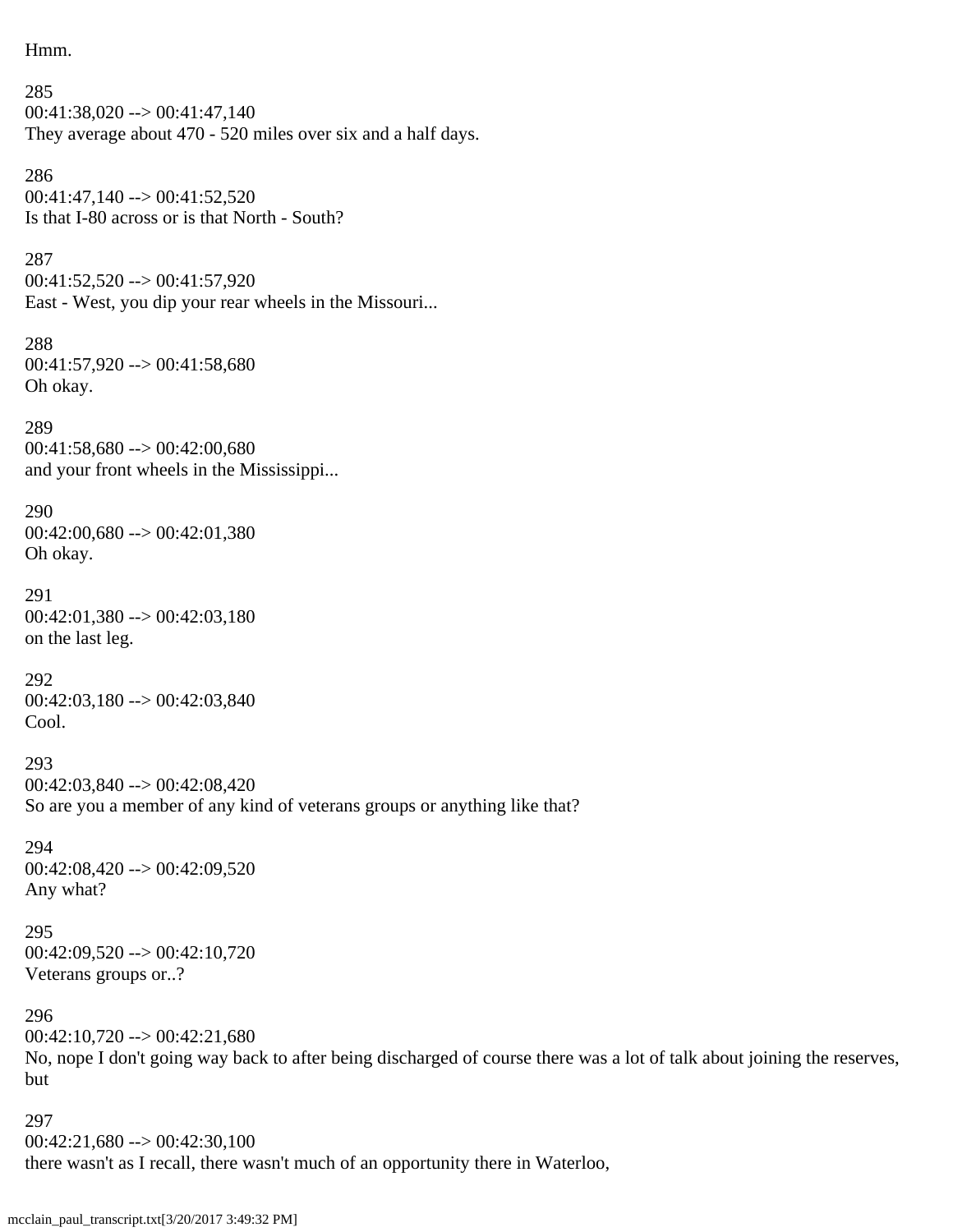$00:42:30,100 \rightarrow 00:42:41,380$ but no I... well I guess I belong to the AMVETS in Waterloo,

# 299

 $00:42:41,380 \rightarrow 00:42:48,620$ because Iowa at that time did not have liquor by the creek, but you could go to AMVETS and get liquor by the creek.

# 300

00:42:48,620 --> 00:42:50,000 Of course.

#### 301

 $00:42:50,000 \rightarrow 00:43:03,760$ So in between the semesters at college, why the AMVETS club was a going operation then

# 302

 $00:43:03,760 \rightarrow 00:43:10,640$ 

as well as Allegiant, which my father, which my father belonged to, so.

# 303

 $00:43:10,640 \rightarrow 00:43:24,260$ 

Well one of the, as we begin to wrap up, what was your experience, what did you learn coming out of the service and had to spend three years including..

#### 304 00:43:24,260 --> 00:43:25,220 Well yeah.

# 305 00:43:25,220 --> 00:43:27,220

time in combat?

# 306

 $00:43:27,260 \rightarrow 00:43:42,340$ Well I guess the shipboard experience, we were 65 enlisted men and 6 officers. So you got to know everybody

#### 307 00:43:42,340 --> 00:43:49,400 and you know, you just became a real group,

# 308

 $00:43:49.400 \rightarrow 00:44:06.840$ supported each other, took care of each other, and I guess over... that just sunk in and I think it just became a part of my genes to respect that.

309 00:44:06,840 --> 00:44:09,220 Have you kept in touch with any of them?

310  $00:44:09,220 \rightarrow 00:44:17,660$ Yeah as I say, mostly with our quartermaster C.B. Call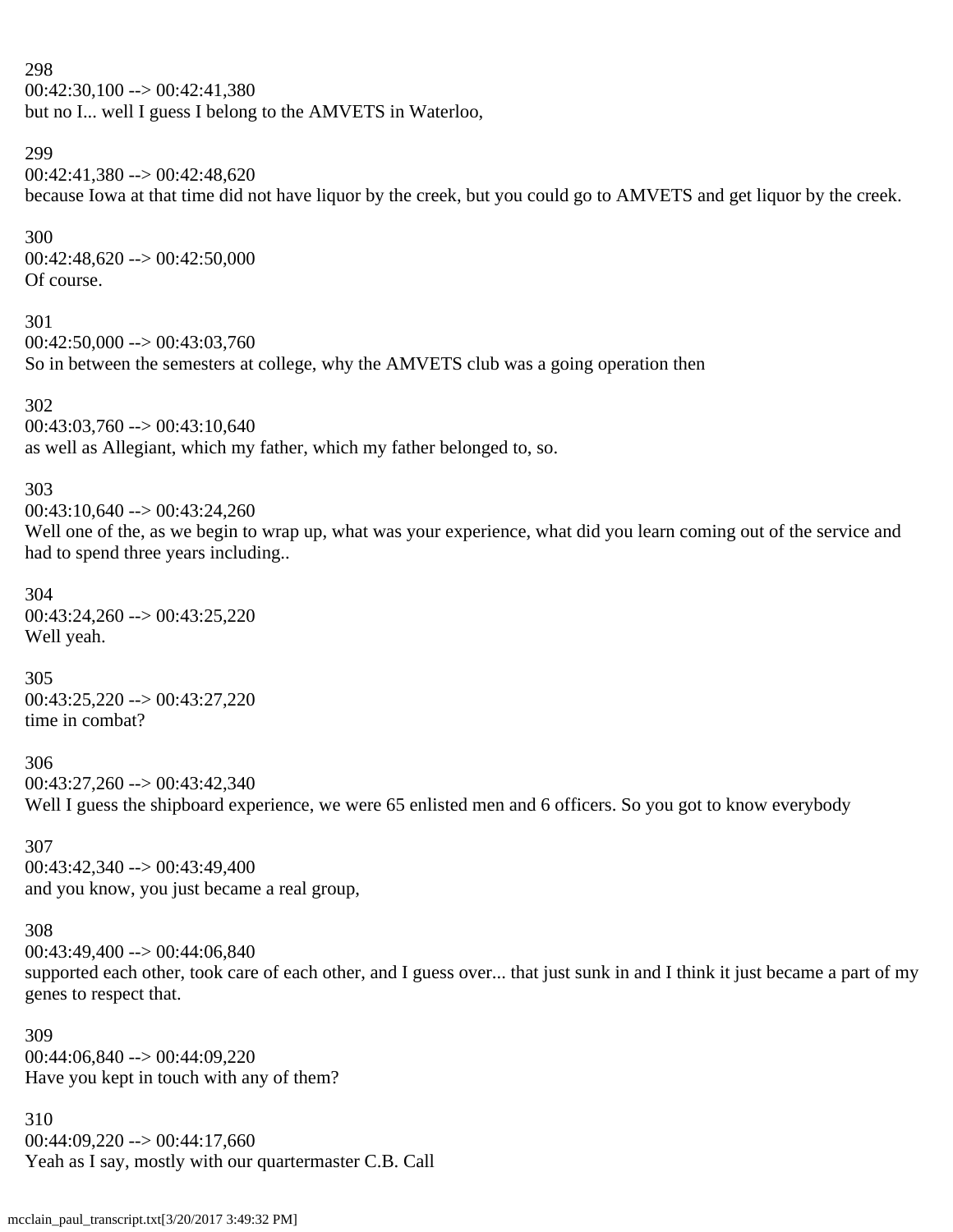311  $00:44:17,660 \rightarrow 00:44:33,600$ and we did have a couple reunions and I wasn't paying attention and haven't for some time, had a commission of our type of ships in Newport, Kentucky

312 00:44:33,600 --> 00:44:39,220 back in the 90's, which I missed.

313

 $00:44:39.220 \rightarrow 00:44:46.520$ And oh, I did keep in contact with one of the radio men.

314

 $00:44:46,520 \rightarrow 00:44:57,000$ We had three radio operators and kept in touch with one over a period of time, but

315

 $00:44:57,000 \rightarrow 00:45:09,300$ 

he being a very private person. On board ship he was the best poker player and therefore he had all the money all the time. So people borrowed money from him

316 00:45:09,300 --> 00:45:14,840 and he used what they call a usury rate

317 00:45:14,840 --> 00:45:16,260 [laughing]

318  $00:45:16,260 \rightarrow 00:45:36,300$ to repay, but and the other radio operator, Phil Penzo came from Yonkers, New York and was a chorus boy at the Roxy in New York City.

319 00:45:36,300 --> 00:45:38,400 Really nice people.

320

 $00:45:38,400 \rightarrow 00:45:49,300$ 

One last question before we close this up and that question would be for the people that are going to see this video tape, do you have a message for them, the younger people or

321  $00:45:49.300 \rightarrow 00:45:54.000$ other servicemen or women?

322

 $00:45:54,000 \rightarrow 00:46:20,920$ 

Well not to be political, but I think that young people ought to experience something service like the military. Well Israel has you know, everybody spends what, two years in the military.